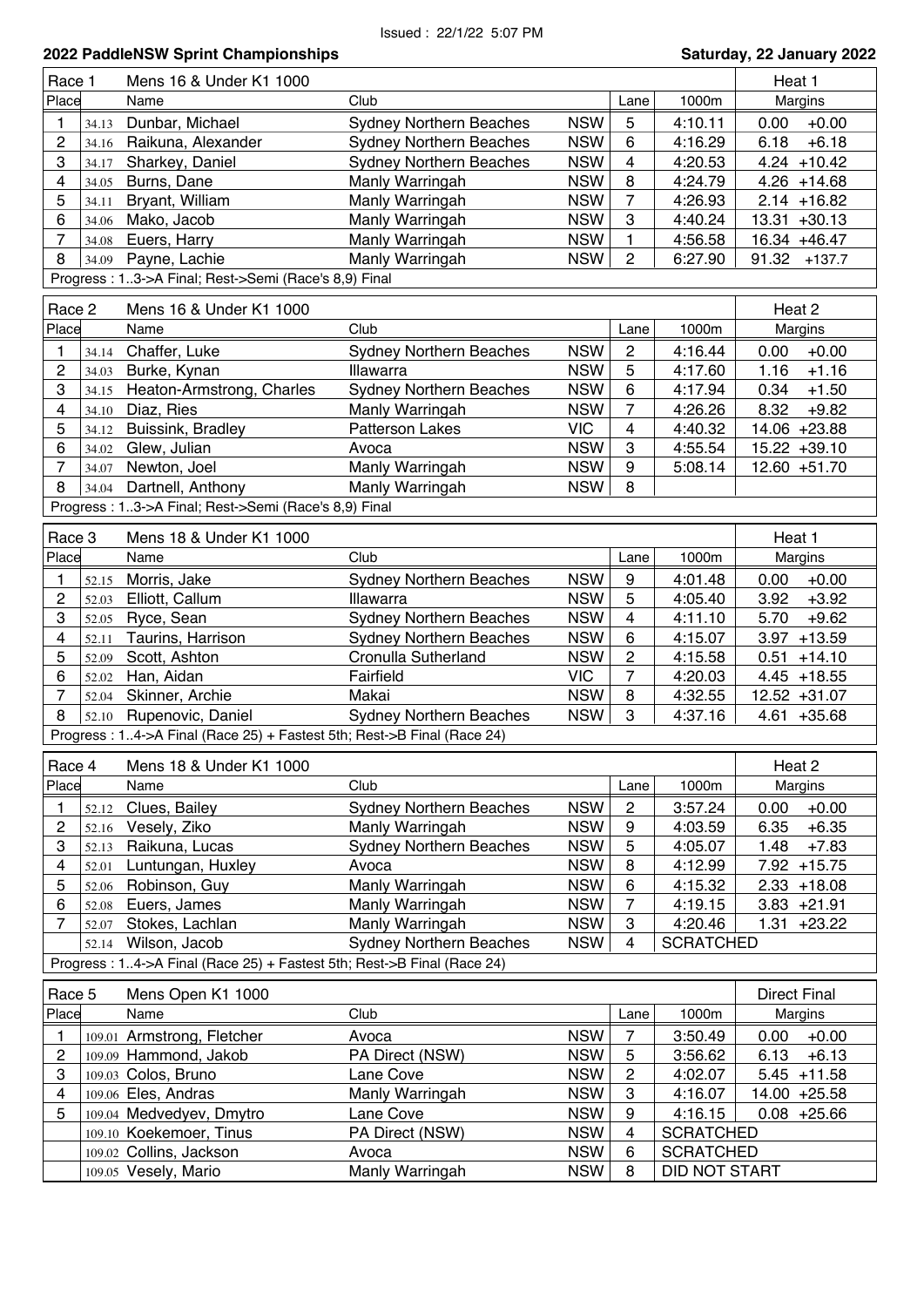| Race 6                            | Men's Under 21 K1 1000                                   |                                |            | <b>Direct Final</b> |         |                     |
|-----------------------------------|----------------------------------------------------------|--------------------------------|------------|---------------------|---------|---------------------|
| Place                             | Name                                                     | Club                           |            | Lane                | 1000m   | Margins             |
| 1<br>67.06                        | Schooley, Toby                                           | <b>Sydney Northern Beaches</b> | <b>NSW</b> | 4                   | 3:59.83 | $+0.00$<br>0.00     |
| $\overline{c}$<br>67.05           | Koekemoer, Tinus                                         | PA Direct (NSW)                | <b>NSW</b> | 5                   | 4:00.48 | $+0.65$<br>0.65     |
| 3<br>67.01                        | Connolly, Bailey                                         | Avoca                          | <b>NSW</b> | 6                   | 4:04.72 | 4.24<br>$+4.89$     |
| 4<br>67.02                        | Vujanic, Vukasin                                         | Cronulla Sutherland            | <b>NSW</b> | 3                   | 4:05.59 | 0.87<br>$+5.76$     |
| 5<br>67.04                        | Kelly, Charles                                           | Manly Warringah                | <b>NSW</b> | 7                   | 4:10.05 | $4.46 + 10.22$      |
| 6<br>67.03                        | O'Loughlin, Mitchell                                     | Cronulla Sutherland            | <b>NSW</b> | 8                   | 4:15.71 | $5.66 + 15.88$      |
| Race 7<br>Mens 14 & Under K1 1000 |                                                          |                                |            |                     |         | <b>Direct Final</b> |
| Place                             | Name                                                     | Club                           |            | Lane                | 1000m   | Margins             |
| 1<br>17.06                        | Eles, Mate                                               | Manly Warringah                | <b>NSW</b> | 5                   | 4:22.39 | $+0.00$<br>0.00     |
| 2<br>17.03                        | Ireland, Christian                                       | Makai                          | <b>NSW</b> | $\overline{c}$      | 4:23.40 | 1.01<br>$+1.01$     |
| 3<br>17.04                        | Mako, Maximilian                                         | Manly Warringah                | <b>NSW</b> | 6                   | 4:34.43 | $11.03 + 12.04$     |
| 4<br>17.05                        | Vesely, Carlito                                          | Manly Warringah                | <b>NSW</b> | 4                   | 4:40.95 | $6.52 + 18.56$      |
| 5<br>17.01                        | Blake, Harrison                                          | Avoca                          | <b>NSW</b> | $\overline{7}$      | 4:57.91 | 16.96 +35.52        |
| 6<br>17.07                        | Maker, Tom                                               | Manly Warringah                | <b>NSW</b> | 3                   | 5:00.94 | $3.03 + 38.55$      |
| 7<br>17.02                        | Tan, Axel                                                | Fairfield                      | <b>VIC</b> | 8                   | 5:33.60 | $32.66 + 71.21$     |
|                                   |                                                          |                                |            |                     |         |                     |
| Race 8                            | Mens 16 & Under K1 1000                                  |                                |            |                     |         | Semi-Final 1        |
| Place                             | Name                                                     | Club                           |            | Lane                | 1000m   | Margins             |
| 1<br>34.05                        | Burns, Dane                                              | Manly Warringah                | <b>NSW</b> | 5                   | 4:28.69 | $+0.00$<br>0.00     |
| 2<br>34.11                        | Bryant, William                                          | Manly Warringah                | <b>NSW</b> | $\overline{7}$      | 4:30.91 | $+2.22$<br>2.22     |
| 3<br>34.10                        | Diaz, Ries                                               | Manly Warringah                | <b>NSW</b> | 6                   | 4:33.10 | 2.19<br>$+4.41$     |
| 4<br>34.12                        | Buissink, Bradley                                        | <b>Patterson Lakes</b>         | <b>VIC</b> | 4                   | 4:37.68 | $+8.99$<br>4.58     |
| 5<br>34.06                        | Mako, Jacob                                              | Manly Warringah                | <b>NSW</b> | 3                   | 4:42.81 | $5.13 + 14.12$      |
| 6<br>34.02                        | Glew, Julian                                             | Avoca                          | <b>NSW</b> | 8                   | 4:58.31 | 15.50 +29.62        |
| 7<br>34.08                        | Euers, Harry                                             | Manly Warringah                | <b>NSW</b> | 9                   | 4:59.71 | $1.40 + 31.02$      |
| 8<br>34.07                        | Newton, Joel                                             | Manly Warringah                | <b>NSW</b> | $\overline{c}$      | 5:06.34 | $6.63 + 37.65$      |
| 9<br>34.04                        | Dartnell, Anthony                                        | Manly Warringah                | <b>NSW</b> | 10                  | 6:08.98 | 62.64<br>$+100.2$   |
| 10 34.09                          | Payne, Lachie                                            | Manly Warringah                | <b>NSW</b> | 1.                  | 6:35.68 | 26.70<br>$+126.9$   |
|                                   | Progress: 13->A Final (Race 27); Rest->B Final (Race 26) |                                |            |                     |         |                     |
| Race 9                            | Mens 16 & Under K1 1000                                  |                                |            |                     |         | Semi-Final 2        |
|                                   |                                                          | <b>CANCELLED</b>               |            |                     |         |                     |
|                                   |                                                          |                                |            |                     |         |                     |
|                                   | Race 10A Mens U12 Tornado 500                            |                                |            |                     |         | <b>Direct Final</b> |
| Place                             | Name                                                     | Club                           |            | Lane                | 500m    | Margins             |
| 1<br>06.03                        | Ireland, Finn                                            | Makai                          | <b>NSW</b> | $\boldsymbol{9}$    | 2:46.22 | 0.00<br>$+0.00$     |
| 2<br>06.05                        | Tudor-Jones, Thomas                                      | Makai                          | <b>NSW</b> | 5                   | 2:48.08 | 1.86<br>$+1.86$     |
| 3<br>06.04                        | Tyson, Thomas                                            | Manly Warringah                | <b>NSW</b> | 7                   | 2:59.22 | $11.14 + 13.00$     |
| 4<br>06.02                        | Sinclair, Kai                                            | Avoca                          | <b>NSW</b> | 8                   | 3:23.77 | 24.55 +37.55        |
| 5<br>06.01                        | Wasal, Mareechi                                          | Avoca                          | <b>NSW</b> | 6                   | 3:43.80 | 20.03 +57.58        |
| Race 10B                          | Mens U14 Tornado 500                                     |                                |            |                     |         | <b>Direct Final</b> |
| Place                             | Name                                                     | Club                           |            | Lane                | 500m    | Margins             |
|                                   |                                                          |                                |            |                     |         |                     |
| 1<br>08.01                        | Jones, Bryn                                              | Avoca                          | <b>NSW</b> | 4                   | 3:27.82 | 0.00<br>$+0.00$     |
| Race 11B                          | Mens Open C1 500                                         |                                |            |                     |         | <b>Direct Final</b> |
| Place                             | Name                                                     | Club                           |            | Lane                | 500m    | Margins             |
| 78.01<br>1                        | Cabezas, Marcelo                                         | <b>Burley Griffin</b>          | <b>ACT</b> | 5                   | 2:09.49 | 0.00<br>$+0.00$     |
| 2<br>78.03                        | Wakim, Sabastian                                         | PA Direct (VIC)                | <b>VIC</b> | 4                   | 2:15.81 | $+6.32$<br>6.32     |
| 3<br>78.02                        | Zeitoun, Jacob                                           | Non-Member                     | <b>NSW</b> | $\,6$               | 2:19.97 | $4.16 + 10.48$      |
| 4<br>78.04                        | Repeti, Pete                                             | PA Direct (NSW)                | <b>NSW</b> | $\overline{7}$      | 2:27.87 | 7.90 +18.38         |
|                                   |                                                          |                                |            |                     |         |                     |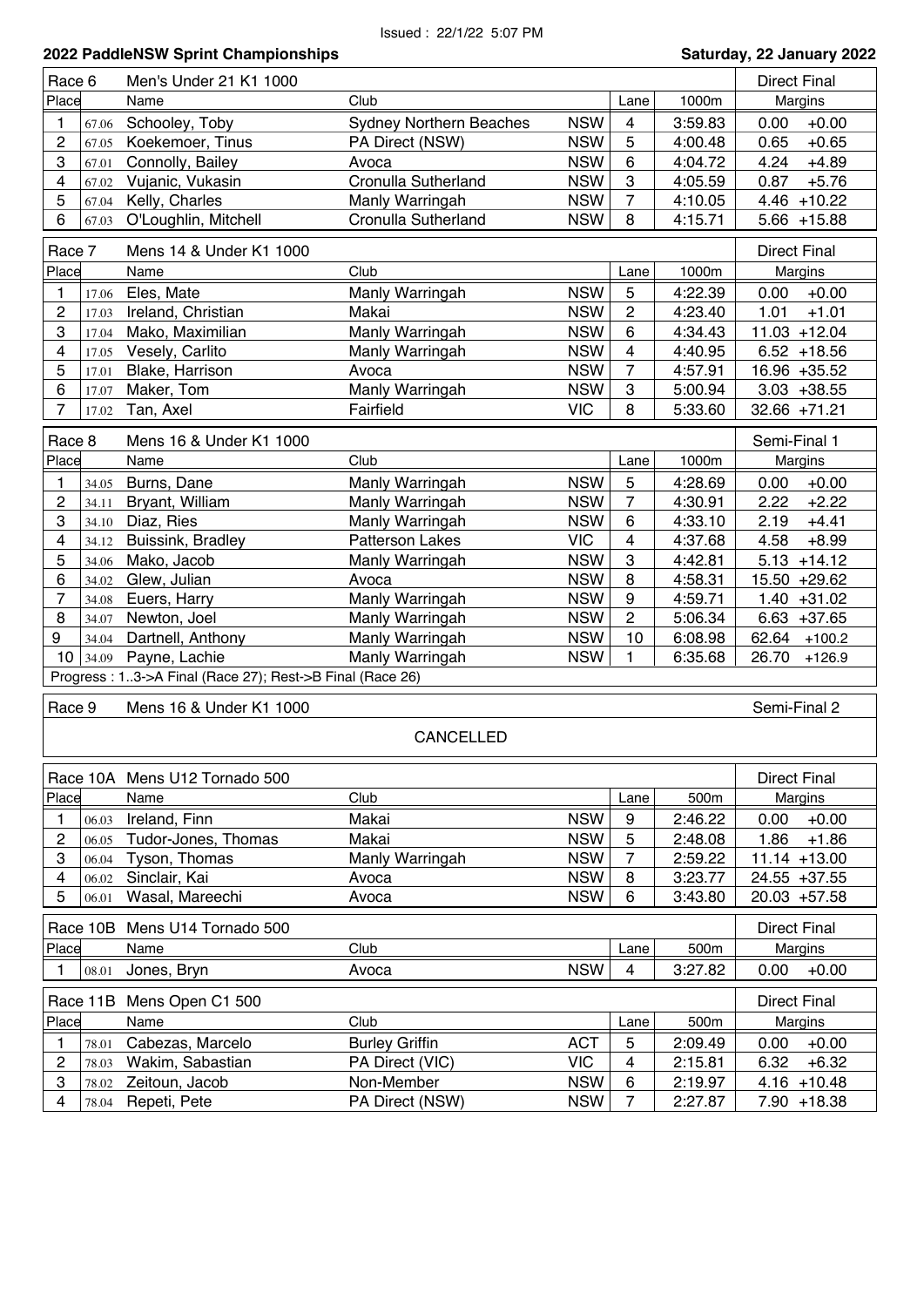### Issued : 22/1/22 5:07 PM

### **2022 PaddleNSW Sprint Championships Saturday, 22 January 2022** Place Name Club Club Lane 500m Margins Race 12 Womens Open K1 500 Heat 1 **Heat 1** Heat 1 1 99.04 Locke, Jasmine Illawarra NSW 4 1:59.28 0.00 +0.00 2 99.03 Smith, Jemma Avoca NSW 6 1:59.36 0.08 +0.08 3  $99.05$  Massie, Brianna Kawana Waters  $QLD$  5 2:04.52 5.16 +5.24 4 99.12 van der Kwartel, Alisa Sydney Northern Beaches NSW 3 2:09.61 5.09 +10.33 5 99.11 Taurins, Sascha Sydney Northern Beaches NSW 7 2:10.82 1.21 +11.54 6 99.08 Greuter, Hanako Sydney Northern Beaches NSW 8 2:21.34 10.52 +22.06 Progress : Plan A: 1..4->Final (Race 35) + Fastest 5th Place Name Club Club Club Lane 500m Margins Race 13 Nomens Open K1 500 Heat 2 Heat 2 Heat 2 1 99.01 Sinclair, Georgia **Avoca** Avoca NSW 6 1:59.39 0.00 +0.00 2 99.07 Weston, Georgia Sydney Northern Beaches NSW 8 2:11.51 12.12 +12.12 3 99.06 Clarke, Riley Manly Warringah NSW 7 2:18.23 6.72 +18.84 4 99.10 Rupenovic, Isabelle Sydney Northern Beaches NSW 3 2:22.88 4.65 +23.49 99.02 Drobot, Natalia  $\sim$  Avoca NSW 4 SCRATCHED 99.09 Harlen, Kailey **Sydney Northern Beaches** NSW 5 SCRATCHED Progress : Plan A: 1..4->Final (Race 35) + Fastest 5th Place Name Club Club Lane 500m Margins Race 14 Nomens 16 & Under K1 500 Heat 1 Heat 1 1 24.08 Shirdon, Zoe Sydney Northern Beaches NSW 5 2:18.15 0.00 +0.00<br>2 24.04 Elliott. Tarren Illawarra NSW 6 2:21.12 2.97 +2.97 2 24.04 Elliott, Tarren Illawarra NSW 6 2:21.12 2.97 +2.97 3 24.02 Lawsen, Ella Avoca NSW 4 2:24.54 3.42 +6.39 4 24.07 Goudie, Emily Sydney Northern Beaches NSW 3 2:39.20 14.66 +21.05 5 24.05 Healey, Annaliese Manly Warringah NSW 7 3:12.46 33.26 +54.31 Progress : 1..4->A Final (Race 30) + Fastest 5th Place Name Club Club Lane 500m Margins Race 15 Nomens 16 & Under K1 500 Heat 2 Heat 2 1 24.10 McInnes, Albee Sydney Northern Beaches NSW 3 2:21.99 0.00 +0.00 2 24.09 Brennan, Bridie Sydney Northern Beaches NSW 5 2:25.01 3.02 +3.02 3 24.06 Tyson, Elizabeth Manly Warringah NSW 6 2:30.82 5.81 +8.83 4 24.03 Baker, Erica **Avoca** Avoca NSW 7 2:39.50 8.68 +17.51 5 24.01 Wasal, Sirisha Avoca NSW 4 2:50.86 11.36 +28.87 Progress : 1..4->A Final (Race 30) + Fastest 5th Place Name Club Club Lane 500m Margins Race 16 Nomens 18 & Under K1 500 Heat 1 Heat 1 1 42.02 Richards, Tylah Illawarra NSW 7 2:17.76 0.00 +0.00 2  $|42.03$  McIlwraith, Kiarna Illawarra NSW 4 2:19.44 1.68 +1.68 3 42.08 Barnes, Imogen Sydney Northern Beaches NSW 9 2:21.48 2.04 +3.72 4 42.05 Tyson, Jessica Manly Warringah NSW 8 2:22.24 0.76 +4.48 5 42.12 Ritchie, Evelyn Sydney Northern Beaches NSW 6 2:24.55 2.31 +6.79 42.01 Drobot, Natalia **Avoca** Avoca NSW 5 SCRATCHED Progress : 1..4->A Final (Race 32) + Fastest 5th; Rest->B Final (Race 31) Place Name Club Lane 500m Margins Race 17 Nomens 18 & Under K1 500 Heat 2 Heat 2 Heat 2 1 42.10 Fitzgerald, Lily Sydney Northern Beaches NSW 6 2:17.63 0.00 +0.00 2  $|42.11$  Fitzgerald, Nina Sydney Northern Beaches  $NSW \mid 4 \mid 2:18.74 \mid 1.11 +1.11$ 3  $|42.06$  Munro, Charli Manly Warringah NSW 8 2:21.42 2.68  $+3.79$ 4 42.09 Jordi, Clea Sydney Northern Beaches NSW 5 2:21.87 0.45 +4.24 5 42.04 Hall, Olivia Illawarra NSW 3 2:26.59 4.72 +8.96 6  $|42.13$  Brennan, Rosie Sydney Northern Beaches NSW 7 2:31.33 4.74 +13.70

Progress : 1..4->A Final (Race 32) + Fastest 5th; Rest->B Final (Race 31)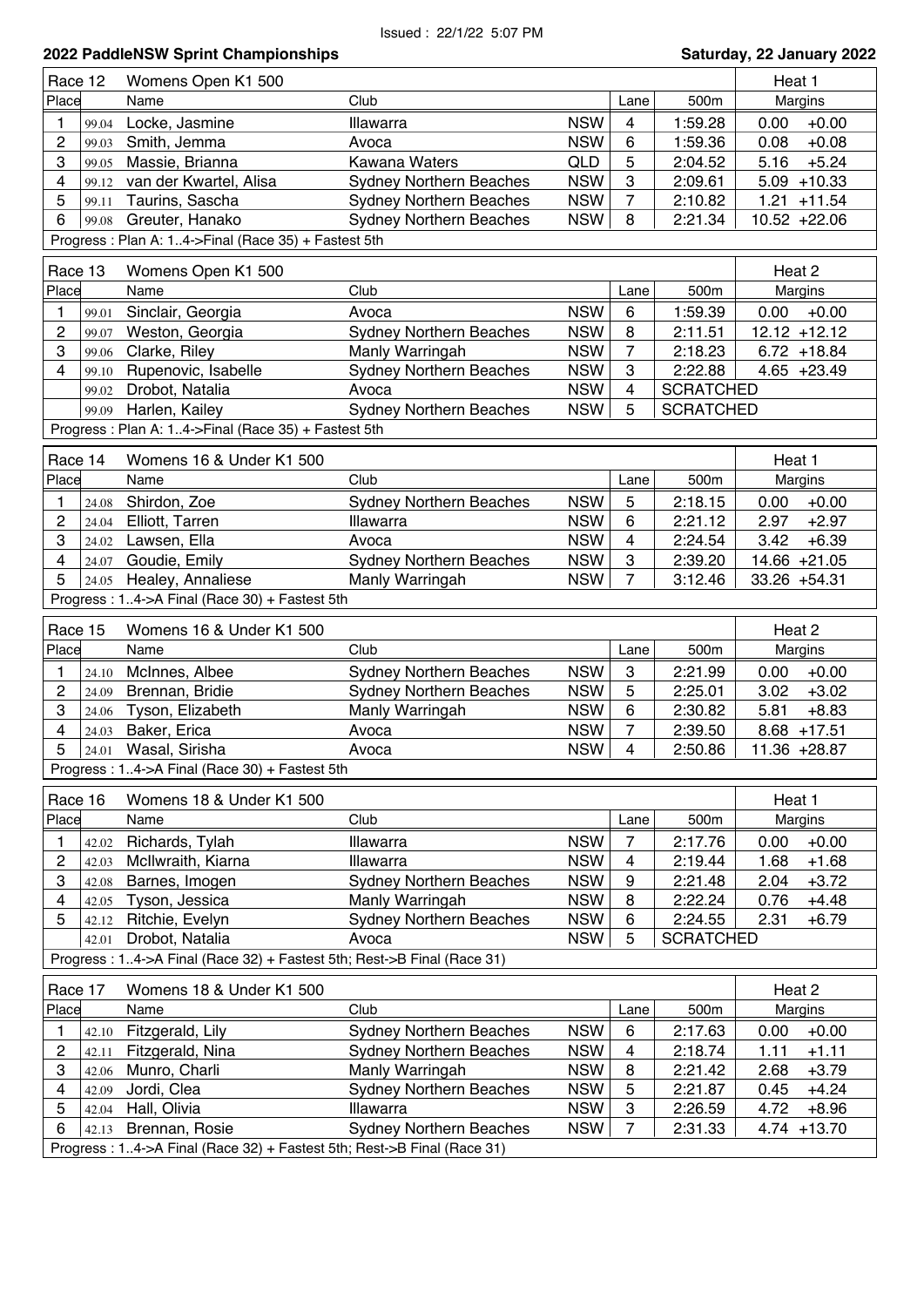| Race 18                          | Womens 14 & Under K1 500                                               |                                                           |            |                         |                  | Heat 1              |
|----------------------------------|------------------------------------------------------------------------|-----------------------------------------------------------|------------|-------------------------|------------------|---------------------|
| Place                            | Name                                                                   | Club                                                      |            | Lane                    | 500m             | Margins             |
| 1<br>10.14                       | Dooney, Amelie                                                         | <b>Sydney Northern Beaches</b>                            | <b>NSW</b> | $\overline{4}$          | 2:31.26          | $+0.00$<br>0.00     |
| 2<br>10.05                       | Elliott, Lara                                                          | PA Direct (NSW)                                           | <b>NSW</b> | 5                       | 2:34.91          | $+3.65$<br>3.65     |
| 3<br>10.10                       | Capell, Abigail                                                        | <b>Sydney Northern Beaches</b>                            | <b>NSW</b> | 3                       | 2:51.36          | $16.45 +20.10$      |
| $\overline{\mathbf{4}}$<br>10.02 | Harris, Chloe                                                          | Manly Warringah                                           | <b>NSW</b> | 6                       | 2:51.85          | $0.49 +20.59$       |
| 5<br>10.07                       | Hennock, Cheyenne                                                      | <b>Sydney Northern Beaches</b>                            | <b>NSW</b> | $\overline{7}$          | 2:51.99          | $0.14 +20.73$       |
| 6                                | 10.04 Malcolm, Priya                                                   | Manly Warringah                                           | <b>NSW</b> | 8                       | 2:53.19          | $1.20 +21.93$       |
|                                  | Progress: 14->A Final (Race 34) + Fastest 5th; Rest->B Final (Race 33) |                                                           |            |                         |                  |                     |
|                                  |                                                                        |                                                           |            |                         |                  |                     |
| Race 19                          | Womens 14 & Under K1 500                                               |                                                           |            |                         |                  | Heat 2              |
| Place                            | Name                                                                   | Club                                                      |            | Lane                    | 500m             | Margins             |
| 1<br>10.09                       | Lever, Tess                                                            | <b>Sydney Northern Beaches</b>                            | <b>NSW</b> | 6                       | 2:32.36          | $+0.00$<br>0.00     |
| $\overline{c}$<br>10.11          | Lovett, Harper                                                         | <b>Sydney Northern Beaches</b>                            | <b>NSW</b> | $\overline{\mathbf{4}}$ | 2:33.11          | $+0.75$<br>0.75     |
| 3<br>10.08                       | Dunbar, Hayley                                                         | <b>Sydney Northern Beaches</b>                            | <b>NSW</b> | 5                       | 2:35.41          | $+3.05$<br>2.30     |
| 4<br>10.01                       | Tan, Anthea                                                            | Fairfield                                                 | <b>VIC</b> | $\overline{c}$          | 2:37.40          | 1.99<br>$+5.04$     |
| 5<br>10.12                       | Toledo Brown, Luana                                                    | <b>Sydney Northern Beaches</b>                            | <b>NSW</b> | 8                       | 2:39.95          | $+7.59$<br>2.55     |
| 6<br>10.03                       | Clarke, Sophie                                                         | Manly Warringah                                           | <b>NSW</b> | 3                       | 3:01.30          | 21.35 +28.94        |
| 7<br>10.06                       | Hart, Bethany                                                          | <b>Sydney Northern Beaches</b>                            | <b>NSW</b> | 7                       | 3:29.28          | 27.98 +56.92        |
|                                  | Progress: 14->A Final (Race 34) + Fastest 5th; Rest->B Final (Race 33) |                                                           |            |                         |                  |                     |
| Race 20                          | Mens 14 & Under K1 500                                                 |                                                           |            |                         |                  | <b>Direct Final</b> |
| Place                            | Name                                                                   | Club                                                      |            |                         | 500m             |                     |
|                                  |                                                                        |                                                           |            | Lane                    |                  | Margins             |
| 1<br>16.03                       | Ireland, Christian                                                     | Makai                                                     | <b>NSW</b> | $\overline{7}$          | 2:05.37          | $+0.00$<br>0.00     |
| $\overline{c}$<br>16.06          | Eles, Mate                                                             | Manly Warringah                                           | <b>NSW</b> | 4                       | 2:05.70          | $+0.33$<br>0.33     |
| 3<br>16.05                       | Vesely, Carlito                                                        | Manly Warringah                                           | <b>NSW</b> | 5                       | 2:12.15          | $+6.78$<br>6.45     |
| 4<br>16.04                       | Mako, Maximilian                                                       | Manly Warringah                                           | <b>NSW</b> | $\overline{c}$          | 2:14.94          | 2.79<br>$+9.57$     |
| 5<br>16.01                       | Blake, Harrison                                                        | Avoca                                                     | <b>NSW</b> | 3                       | 2:21.22          | $6.28 + 15.85$      |
| 6<br>16.07                       | Maker, Tom                                                             | Manly Warringah                                           | <b>NSW</b> | 6                       | 2:30.30          | $9.08 + 24.93$      |
| $\overline{7}$<br>16.02          | Tan, Axel                                                              | Fairfield                                                 | <b>VIC</b> | 8                       | 2:46.83          | 16.53 +41.46        |
| Race 21                          | Mens Open K1 500                                                       |                                                           |            |                         |                  | <b>Direct Final</b> |
| Place                            | Name                                                                   | Club                                                      |            | Lane                    | 500m             | <b>Margins</b>      |
| 1                                | 108.02 Armstrong, Fletcher                                             | Avoca                                                     | <b>NSW</b> | 6                       | 1:46.99          | 0.00<br>$+0.00$     |
| $\overline{c}$                   | 108.11 Hammond, Jakob                                                  | PA Direct (NSW)                                           | <b>NSW</b> | $\overline{4}$          | 1:49.14          | 2.15<br>$+2.15$     |
| 3                                | 108.04 Colos, Bruno                                                    | Lane Cove                                                 | <b>NSW</b> | $\boldsymbol{9}$        | 1:56.95          | 7.81<br>$+9.96$     |
| 4                                | 108.05 Medvedyev, Dmytro                                               | Lane Cove                                                 | <b>NSW</b> | $\overline{c}$          | 1:59.07          | $2.12 + 12.08$      |
| 5                                | 108.09 Eles, Andras                                                    | Manly Warringah                                           | <b>NSW</b> | 8                       | 2:02.61          | $3.54$ +15.62       |
| 6                                | 108.07 Mako, Viliam                                                    | Manly Warringah                                           | <b>NSW</b> | 7                       | 2:05.95          | $3.34 + 18.96$      |
|                                  | 108.06 Vesely, Mario                                                   | Manly Warringah                                           | <b>NSW</b> | 3                       | DID NOT START    |                     |
|                                  | 108.03 Collins, Jackson                                                | Avoca                                                     | <b>NSW</b> | 5                       | <b>SCRATCHED</b> |                     |
|                                  |                                                                        |                                                           |            |                         |                  |                     |
| Race 22                          | Men's Under 21 K1 500                                                  |                                                           |            |                         |                  | <b>Direct Final</b> |
| Place                            | Name                                                                   | Club                                                      |            | Lane                    | 500m             | Margins             |
| 1<br>66.06                       | Koekemoer, Tinus                                                       | PA Direct (NSW)                                           | <b>NSW</b> | 6                       | 1:50.88          | $+0.00$<br>0.00     |
| 2<br>66.01                       | Connolly, Bailey                                                       | Avoca                                                     | <b>NSW</b> | 5                       | 1:52.50          | 1.62<br>$+1.62$     |
| 3<br>66.07                       | Schooley, Toby                                                         | <b>Sydney Northern Beaches</b>                            | <b>NSW</b> | 7                       | 1:52.59          | $+1.71$<br>0.09     |
| 4<br>66.03                       | Vujanic, Vukasin                                                       | <b>Cronulla Sutherland</b>                                | <b>NSW</b> | 3                       | 1:57.38          | $+6.50$<br>4.79     |
| 5<br>66.02                       | O'Loughlin, Mitchell                                                   | <b>Cronulla Sutherland</b>                                | <b>NSW</b> | 8                       | 1:58.41          | $+7.53$<br>1.03     |
| 6<br>66.04                       | Kelly, Charles                                                         | Manly Warringah                                           | <b>NSW</b> | 4                       | 1:59.81          | 1.40<br>$+8.93$     |
|                                  |                                                                        |                                                           |            |                         |                  | <b>Direct Final</b> |
| Race 23<br>Place                 | Women's Under 21 K1 500                                                | Club                                                      |            |                         | 500m             |                     |
|                                  | Name                                                                   |                                                           |            | Lane                    |                  | Margins             |
| 1<br>60.06                       | van der Kwartel, Alisa                                                 | <b>Sydney Northern Beaches</b>                            | <b>NSW</b> | 8                       | 2:10.25          | $+0.00$<br>0.00     |
| $\overline{c}$<br>60.05          | Taurins, Sascha                                                        | <b>Sydney Northern Beaches</b>                            | <b>NSW</b> | 5                       | 2:10.85          | $+0.60$<br>0.60     |
| 3<br>60.02                       | Weston, Georgia                                                        | <b>Sydney Northern Beaches</b>                            | <b>NSW</b> | 3                       | 2:13.82          | 2.97<br>$+3.57$     |
| 4<br>60.01                       | Clarke, Riley                                                          | Manly Warringah                                           | <b>NSW</b> | 6                       | 2:15.60          | 1.78<br>$+5.35$     |
| 5<br>60.03<br>6<br>60.04         | Greuter, Hanako<br>Rupenovic, Isabelle                                 | <b>Sydney Northern Beaches</b><br>Sydney Northern Beaches | <b>NSW</b> | 7                       | 2:17.73          | 2.13<br>$+7.48$     |
|                                  |                                                                        |                                                           | <b>NSW</b> | $\overline{\mathbf{4}}$ | 2:25.79          | 8.06<br>$+15.54$    |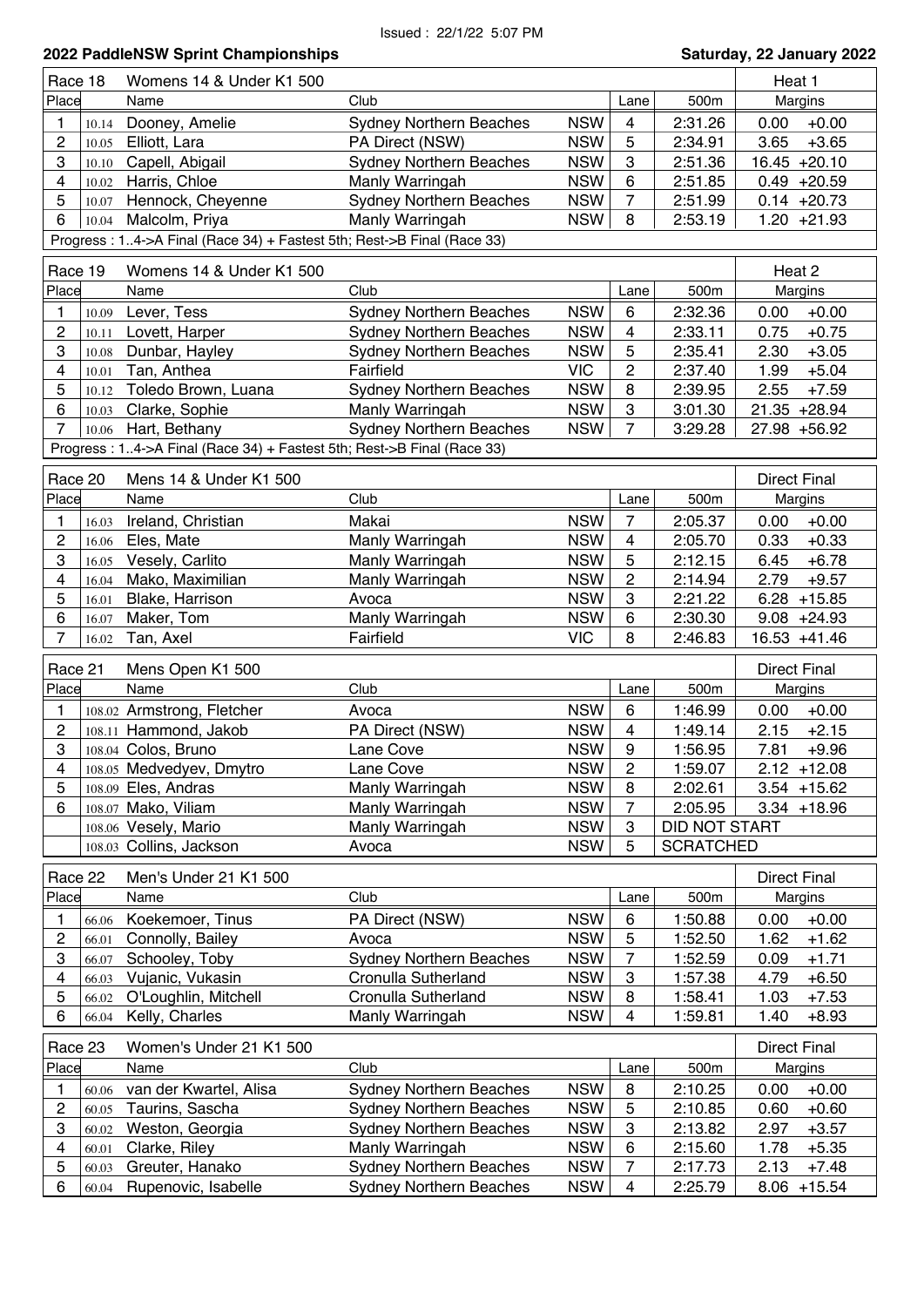| Race 24<br>Mens 18 & Under K1 1000 |                |                                 |                                    |                          | <b>B</b> Final               |                    |                                |
|------------------------------------|----------------|---------------------------------|------------------------------------|--------------------------|------------------------------|--------------------|--------------------------------|
| Place                              |                | Name                            | Club                               |                          | Lane                         | 1000m              | Margins                        |
|                                    | 52.04          | Skinner, Archie                 | Makai                              | <b>NSW</b>               | 3                            | 4:11.87            | $+0.00$<br>0.00                |
| $\overline{c}$                     | 52.09          | Scott, Ashton                   | Cronulla Sutherland                | <b>NSW</b>               | 4                            | 4:13.40            | 1.53<br>$+1.53$                |
| 3                                  | 52.08          | Euers, James                    | Manly Warringah                    | <b>NSW</b>               | 6                            | 4:17.17            | $+5.30$<br>3.77                |
| 4                                  | 52.02          | Han, Aidan                      | Fairfield                          | <b>VIC</b>               | 5                            | 4:17.27            | $+5.40$<br>0.10                |
| 5                                  | 52.07          | Stokes, Lachlan                 | Manly Warringah                    | <b>NSW</b>               | $\boldsymbol{2}$             | 4:21.04            | 3.77<br>$+9.17$                |
| 6                                  | 52.10          | Rupenovic, Daniel               | <b>Sydney Northern Beaches</b>     | <b>NSW</b>               | $\overline{7}$               | 4:32.45            | $11.41 + 20.58$                |
| Race 25                            |                | Mens 18 & Under K1 1000         |                                    |                          |                              |                    | A Final                        |
| Place                              |                | Name                            | Club                               |                          | Lane                         | 1000m              | Margins                        |
| 1                                  | 52.12          | Clues, Bailey                   | <b>Sydney Northern Beaches</b>     | <b>NSW</b>               | 5                            | 3:48.45            | $+0.00$<br>0.00                |
| $\overline{c}$                     | 52.15          | Morris, Jake                    | <b>Sydney Northern Beaches</b>     | <b>NSW</b>               | 4                            | 3:48.80            | $+0.35$<br>0.35                |
| 3                                  | 52.16          | Vesely, Ziko                    | Manly Warringah                    | <b>NSW</b>               | $\boldsymbol{3}$             | 3:53.26            | $+4.81$<br>4.46                |
| 4                                  | 52.13          | Raikuna, Lucas                  | <b>Sydney Northern Beaches</b>     | <b>NSW</b>               | $\overline{7}$               | 3:53.29            | 0.03<br>$+4.84$                |
| 5                                  | 52.03          | Elliott, Callum                 | Illawarra                          | <b>NSW</b>               | $\,6$                        | 3:54.54            | $+6.09$<br>1.25                |
| 6                                  | 52.11          | Taurins, Harrison               | <b>Sydney Northern Beaches</b>     | <b>NSW</b>               | 8                            | 4:05.19            | $10.65 + 16.74$                |
| $\overline{7}$                     | 52.05          | Ryce, Sean                      | <b>Sydney Northern Beaches</b>     | <b>NSW</b>               | $\overline{c}$               | 4:05.72            | $0.53 + 17.27$                 |
| 8                                  | 52.01          | Luntungan, Huxley               | Avoca                              | <b>NSW</b>               | 1                            | 4:07.74            | $2.02 + 19.29$                 |
| 9                                  | 52.06          | Robinson, Guy                   | Manly Warringah                    | <b>NSW</b>               | 9                            | 4:10.17            | $2.43 +21.72$                  |
| Race 26                            |                |                                 |                                    |                          |                              |                    |                                |
|                                    |                | Mens 16 & Under K1 1000         |                                    |                          |                              |                    | <b>B</b> Final                 |
| Place                              |                | Name                            | Club                               |                          | Lane                         | 1000m              | <b>Margins</b>                 |
| 1                                  | 34.12          | Buissink, Bradley               | <b>Patterson Lakes</b>             | <b>VIC</b>               | 4                            | 4:34.18            | $+0.00$<br>0.00                |
| $\overline{c}$                     | 34.06          | Mako, Jacob                     | Manly Warringah                    | <b>NSW</b>               | 5                            | 4:36.39            | 2.21<br>$+2.21$                |
| 3                                  | 34.08          | Euers, Harry                    | Manly Warringah                    | <b>NSW</b>               | $\boldsymbol{3}$             | 4:47.35            | $10.96 + 13.17$                |
| 4                                  | 34.02          | Glew, Julian                    | Avoca                              | <b>NSW</b>               | 6                            | 4:52.62            | 5.27<br>$+18.44$               |
| 5                                  | 34.07          | Newton, Joel                    | Manly Warringah                    | <b>NSW</b>               | 7                            | 4:54.20            | $1.58 + 20.02$                 |
|                                    |                |                                 |                                    |                          |                              |                    |                                |
| 6                                  | 34.04          | Dartnell, Anthony               | Manly Warringah                    | <b>NSW</b>               | $\overline{c}$               | 6:10.10            | 75.90 +95.92                   |
| 7                                  | 34.09          | Payne, Lachie                   | Manly Warringah                    | <b>NSW</b>               | 8                            | 6:22.37            | 12.27<br>$+108.1$              |
| Race 27                            |                | Mens 16 & Under K1 1000         |                                    |                          |                              |                    | A Final                        |
| Place                              |                | Name                            | Club                               |                          | Lane                         | 1000m              | Margins                        |
| 1                                  |                |                                 |                                    | <b>NSW</b>               |                              |                    |                                |
| $\overline{c}$                     | 34.13<br>34.14 | Dunbar, Michael                 | <b>Sydney Northern Beaches</b>     |                          | $\overline{\mathbf{4}}$<br>5 | 4:01.93            | 0.00<br>$+0.00$                |
| 3                                  |                | Chaffer, Luke                   | <b>Sydney Northern Beaches</b>     | <b>NSW</b>               |                              | 4:06.94            | 5.01<br>$+5.01$                |
|                                    |                | 34.16 Raikuna, Alexander        | <b>Sydney Northern Beaches</b>     | <b>NSW</b>               | 6                            | 4:07.51            | 0.57<br>$+5.58$                |
| 4                                  | 34.03          | Burke, Kynan                    | Illawarra                          | <b>NSW</b>               | 3<br>$\overline{7}$          | 4:08.58            | 1.07<br>$+6.65$                |
| 5                                  |                | 34.15 Heaton-Armstrong, Charles | <b>Sydney Northern Beaches</b>     | <b>NSW</b>               |                              | 4:15.92            | 7.34 +13.99                    |
| 6<br>7                             | 34.17          | Sharkey, Daniel                 | <b>Sydney Northern Beaches</b>     | <b>NSW</b>               | $\overline{c}$               | 4:17.17            | $1.25 + 15.24$                 |
| 8                                  | 34.05          | Burns, Dane                     | Manly Warringah                    | <b>NSW</b>               | 8<br>1                       | 4:21.34            | $4.17 + 19.41$                 |
| 9                                  | 34.11<br>34.10 | Bryant, William<br>Diaz, Ries   | Manly Warringah<br>Manly Warringah | <b>NSW</b><br><b>NSW</b> | 9                            | 4:24.58<br>4:30.01 | $3.24 +22.65$<br>$5.43 +28.08$ |
|                                    |                |                                 |                                    |                          |                              |                    |                                |
| Race 28                            |                | Mens 14 & Under K2 1000<br>Name | Club                               |                          |                              |                    | <b>Direct Final</b>            |
| Place                              | 20.03          | Eles, Mate                      | Manly Warringah                    | <b>NSW</b>               | Lane<br>5                    | 1000m<br>4:10.24   | Margins<br>$+0.00$<br>0.00     |
| 1                                  |                | Mako, Maximilian                | Manly Warringah                    | <b>NSW</b>               |                              |                    |                                |
| 2                                  | 20.02          | Ireland, Finn                   | Makai                              | <b>NSW</b>               | $\overline{7}$               | 4:33.19            | 22.95 +22.95                   |
|                                    |                | Ireland, Christian              | Makai                              | <b>NSW</b>               |                              |                    |                                |
| 3                                  | 20.04          | Maker, Tom                      | Manly Warringah                    | <b>NSW</b>               | 4                            | 4:47.57            | 14.38 +37.33                   |
|                                    |                | Tyson, Thomas                   | Manly Warringah                    | <b>NSW</b>               |                              |                    |                                |
| 4                                  | 20.01          | Blake, Harrison                 | Avoca                              | <b>NSW</b>               | 6                            | 5:02.05            | 14.48 +51.81                   |
|                                    |                | Jones, Bryn                     | Avoca                              | <b>NSW</b>               |                              |                    |                                |
| Race 29                            |                | Womens 16 & Under K1 500        |                                    |                          |                              |                    | <b>B</b> Final                 |
|                                    |                |                                 | CANCELLED                          |                          |                              |                    |                                |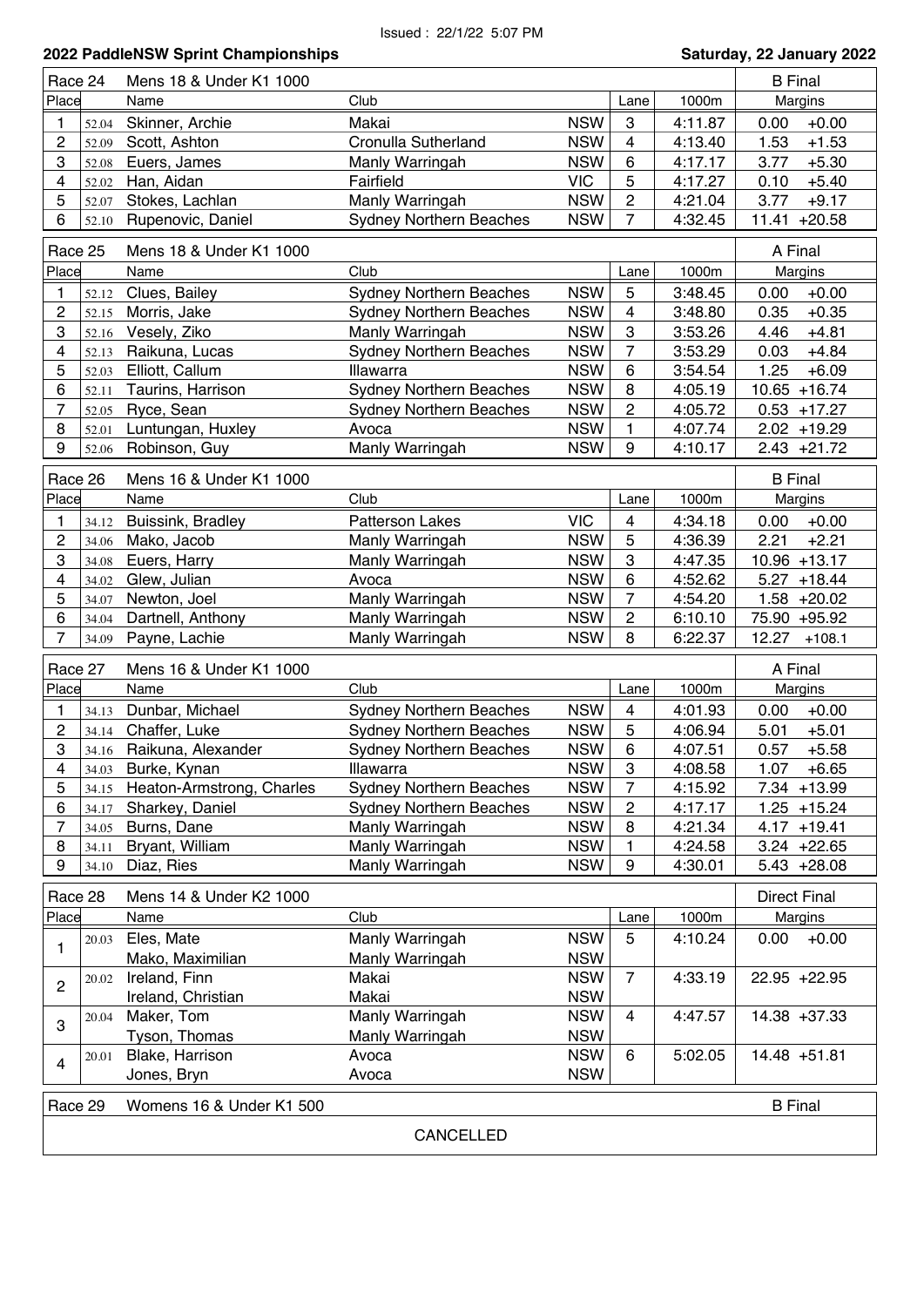| Race 30             |                | Womens 16 & Under K1 500                  |                                                                  |                          | A Final                       |                    |                                       |
|---------------------|----------------|-------------------------------------------|------------------------------------------------------------------|--------------------------|-------------------------------|--------------------|---------------------------------------|
| Place               |                | Name                                      | Club                                                             |                          | Lane                          | 500m               | Margins                               |
| 1                   | 24.08          | Shirdon, Zoe                              | <b>Sydney Northern Beaches</b>                                   | <b>NSW</b>               | $\overline{4}$                | 2:11.55            | $+0.00$<br>0.00                       |
| $\overline{c}$      | 24.04          | Elliott, Tarren                           | Illawarra                                                        | <b>NSW</b>               | $\,6$                         | 2:13.14            | 1.59<br>$+1.59$                       |
| 3                   | 24.10          | McInnes, Albee                            | <b>Sydney Northern Beaches</b>                                   | <b>NSW</b>               | 5                             | 2:14.83            | $+3.28$<br>1.69                       |
| 4                   | 24.09          | Brennan, Bridie                           | <b>Sydney Northern Beaches</b>                                   | <b>NSW</b>               | 3                             | 2:19.11            | 4.28<br>$+7.56$                       |
| 5                   | 24.02          | Lawsen, Ella                              | Avoca                                                            | <b>NSW</b>               | $\overline{c}$                | 2:23.93            | $4.82 + 12.38$                        |
| 6                   | 24.06          | Tyson, Elizabeth                          | Manly Warringah                                                  | <b>NSW</b>               | $\overline{7}$                | 2:24.44            | $+12.89$<br>0.51                      |
| 7                   | 24.07          | Goudie, Emily                             | <b>Sydney Northern Beaches</b>                                   | <b>NSW</b>               | 8                             | 2:29.11            | $4.67 + 17.56$                        |
| 8                   | 24.03          | Baker, Erica                              | Avoca                                                            | <b>NSW</b>               | 1                             | 2:37.72            | 8.61<br>$+26.17$                      |
| 9                   | 24.05          | Healey, Annaliese                         | Manly Warringah                                                  | <b>NSW</b>               | 10                            | 3:05.99            | 28.27 +54.44                          |
|                     | 24.01          | Wasal, Sirisha                            | Avoca                                                            | <b>NSW</b>               | 9                             | DID NOT START      |                                       |
|                     |                |                                           |                                                                  |                          |                               |                    |                                       |
| Race 31             |                | Womens 18 & Under K1 500                  |                                                                  |                          |                               |                    | <b>B</b> Final                        |
| Place               |                | Name                                      | Club                                                             |                          | Lane                          | 500m               | <b>Margins</b>                        |
| 1                   | 42.04          | Hall, Olivia                              | Illawarra                                                        | <b>NSW</b>               | 5                             | 2:21.58            | 0.00<br>$+0.00$                       |
| $\overline{c}$      | 42.13          | Brennan, Rosie                            | <b>Sydney Northern Beaches</b>                                   | <b>NSW</b>               | 6                             | 2:32.41            | $10.83 + 10.83$                       |
| Race 32             |                | Womens 18 & Under K1 500                  |                                                                  |                          |                               |                    | A Final                               |
| Place               |                | Name                                      | Club                                                             |                          | Lane                          | 500m               | Margins                               |
| 1                   | 42.02          | Richards, Tylah                           | Illawarra                                                        | <b>NSW</b>               | 4                             | 2:12.41            | $+0.00$<br>0.00                       |
| $\overline{c}$      | 42.08          | Barnes, Imogen                            | <b>Sydney Northern Beaches</b>                                   | <b>NSW</b>               | 8                             | 2:12.56            | 0.15<br>$+0.15$                       |
| 3                   | 42.10          | Fitzgerald, Lily                          | <b>Sydney Northern Beaches</b>                                   | <b>NSW</b>               | 5                             | 2:13.26            | 0.70<br>$+0.85$                       |
| 4                   | 42.11          | Fitzgerald, Nina                          | <b>Sydney Northern Beaches</b>                                   | <b>NSW</b>               | 3                             | 2:13.49            | 0.23<br>$+1.08$                       |
| 5                   | 42.09          | Jordi, Clea                               | <b>Sydney Northern Beaches</b>                                   | <b>NSW</b>               | 1                             | 2:15.27            | 1.78<br>$+2.86$                       |
| 6                   | 42.06          | Munro, Charli                             | Manly Warringah                                                  | <b>NSW</b>               | $\overline{7}$                | 2:16.09            | 0.82<br>$+3.68$                       |
| $\overline{7}$      | 42.03          | McIlwraith, Kiarna                        | Illawarra                                                        | <b>NSW</b>               | 6                             | 2:16.66            | 0.57<br>$+4.25$                       |
| 8                   | 42.05          | Tyson, Jessica                            | Manly Warringah                                                  | <b>NSW</b>               | $\overline{c}$                | 2:20.34            | $+7.93$<br>3.68                       |
| 9                   | 42.12          | Ritchie, Evelyn                           | <b>Sydney Northern Beaches</b>                                   | <b>NSW</b>               | 9                             | 2:29.36            | $9.02 + 16.95$                        |
|                     |                |                                           |                                                                  |                          |                               |                    |                                       |
| Race 33             |                | Womens 14 & Under K1 500                  |                                                                  |                          |                               |                    | <b>B</b> Final                        |
| Place               |                | Name                                      | Club                                                             |                          | Lane                          | 500m               | Margins                               |
| 1                   | 10.04          | Malcolm, Priya                            | Manly Warringah                                                  | <b>NSW</b>               | 5                             | 2:45.86            | 0.00<br>$+0.00$                       |
| $\overline{c}$      | 10.07          | Hennock, Cheyenne                         | <b>Sydney Northern Beaches</b>                                   | <b>NSW</b>               | 4                             | 2:49.66            | $+3.80$<br>3.80                       |
| 3                   | 10.03          | Clarke, Sophie                            | Manly Warringah                                                  | <b>NSW</b>               | 6                             | 2:56.10            | $6.44 + 10.24$                        |
| 4                   | 10.06          | Hart, Bethany                             | <b>Sydney Northern Beaches</b>                                   | <b>NSW</b>               | 3                             | 3:20.20            | 24.10 +34.34                          |
|                     |                |                                           |                                                                  |                          |                               |                    |                                       |
| Race 34             |                | Womens 14 & Under K1 500                  |                                                                  |                          |                               |                    | A Final                               |
| Place               |                | Name                                      | Club                                                             |                          | Lane                          | 500m               | Margins                               |
| 1                   | 10.14          | Dooney, Amelie                            | <b>Sydney Northern Beaches</b>                                   | <b>NSW</b>               | $\overline{\mathbf{4}}$       | 2:20.02            | 0.00<br>$+0.00$                       |
| $\boldsymbol{2}$    | 10.09          | Lever, Tess                               | <b>Sydney Northern Beaches</b>                                   | <b>NSW</b>               | 5                             | 2:27.41            | 7.39<br>$+7.39$                       |
| 3                   | 10.11          | Lovett, Harper                            | <b>Sydney Northern Beaches</b>                                   | <b>NSW</b>               | $\boldsymbol{3}$              | 2:29.09            | 1.68<br>$+9.07$                       |
| 4                   | 10.08          | Dunbar, Hayley                            | <b>Sydney Northern Beaches</b>                                   | <b>NSW</b>               | $\overline{7}$                | 2:32.50            | $+12.48$<br>3.41                      |
| 5                   | 10.05          | Elliott, Lara                             | PA Direct (NSW)                                                  | <b>NSW</b>               | $\,6$                         | 2:34.42            | $1.92 + 14.40$                        |
| 6                   | 10.12          | Toledo Brown, Luana                       | <b>Sydney Northern Beaches</b>                                   | <b>NSW</b>               | 9                             | 2:37.15            | $2.73 + 17.13$                        |
| 7                   | 10.01          | Tan, Anthea                               | Fairfield                                                        | <b>VIC</b>               | 1                             | 2:39.36            | 2.21<br>$+19.34$                      |
| 8                   | 10.02          | Harris, Chloe                             | Manly Warringah                                                  | <b>NSW</b>               | 8                             | 2:51.59            | 12.23 +31.57                          |
| 9                   | 10.10          | Capell, Abigail                           | <b>Sydney Northern Beaches</b>                                   | <b>NSW</b>               | $\overline{c}$                | 3:03.05            | 11.46 +43.03                          |
| Race 35             |                | Womens Open K1 500                        |                                                                  |                          |                               |                    | Final                                 |
| Place               |                | Name                                      | Club                                                             |                          | Lane                          | 500m               | Margins                               |
|                     |                |                                           |                                                                  | <b>NSW</b>               |                               |                    |                                       |
| 1<br>$\overline{c}$ | 99.04<br>99.03 | Locke, Jasmine<br>Smith, Jemma            | Illawarra<br>Avoca                                               | <b>NSW</b>               | $\overline{\mathcal{A}}$<br>6 | 1:59.89<br>2:00.10 | 0.00<br>$+0.00$<br>0.21<br>$+0.21$    |
| 3                   | 99.01          |                                           |                                                                  | <b>NSW</b>               |                               |                    | 0.42                                  |
|                     |                | Sinclair, Georgia                         | Avoca                                                            | <b>NSW</b>               | 5                             | 2:00.52            | $+0.63$                               |
| 4<br>5              | 99.11          | Taurins, Sascha<br>van der Kwartel, Alisa | <b>Sydney Northern Beaches</b><br><b>Sydney Northern Beaches</b> | <b>NSW</b>               | 9<br>8                        | 2:12.42<br>2:14.83 | 11.90<br>$+12.53$<br>2.41<br>$+14.94$ |
|                     | 99.12          |                                           |                                                                  | <b>NSW</b>               | $\ensuremath{\mathsf{3}}$     |                    |                                       |
| 6                   | 99.07          | Weston, Georgia                           | <b>Sydney Northern Beaches</b>                                   |                          | $\overline{7}$                | 2:15.22            | $0.39 + 15.33$                        |
| 7<br>8              | 99.06          | Clarke, Riley                             | Manly Warringah                                                  | <b>NSW</b><br><b>NSW</b> | 10                            | 2:19.00<br>2:19.91 | $3.78 + 19.11$<br>0.91<br>$+20.02$    |
| 9                   | 99.08          | Greuter, Hanako<br>Rupenovic, Isabelle    | <b>Sydney Northern Beaches</b><br><b>Sydney Northern Beaches</b> | <b>NSW</b>               |                               | 2:25.89            | $5.98 +26.00$                         |
|                     | 99.10          |                                           |                                                                  |                          | 1<br>$\overline{c}$           |                    |                                       |
|                     | 99.05          | Massie, Brianna                           | Kawana Waters                                                    | QLD                      |                               | <b>SCRATCHED</b>   |                                       |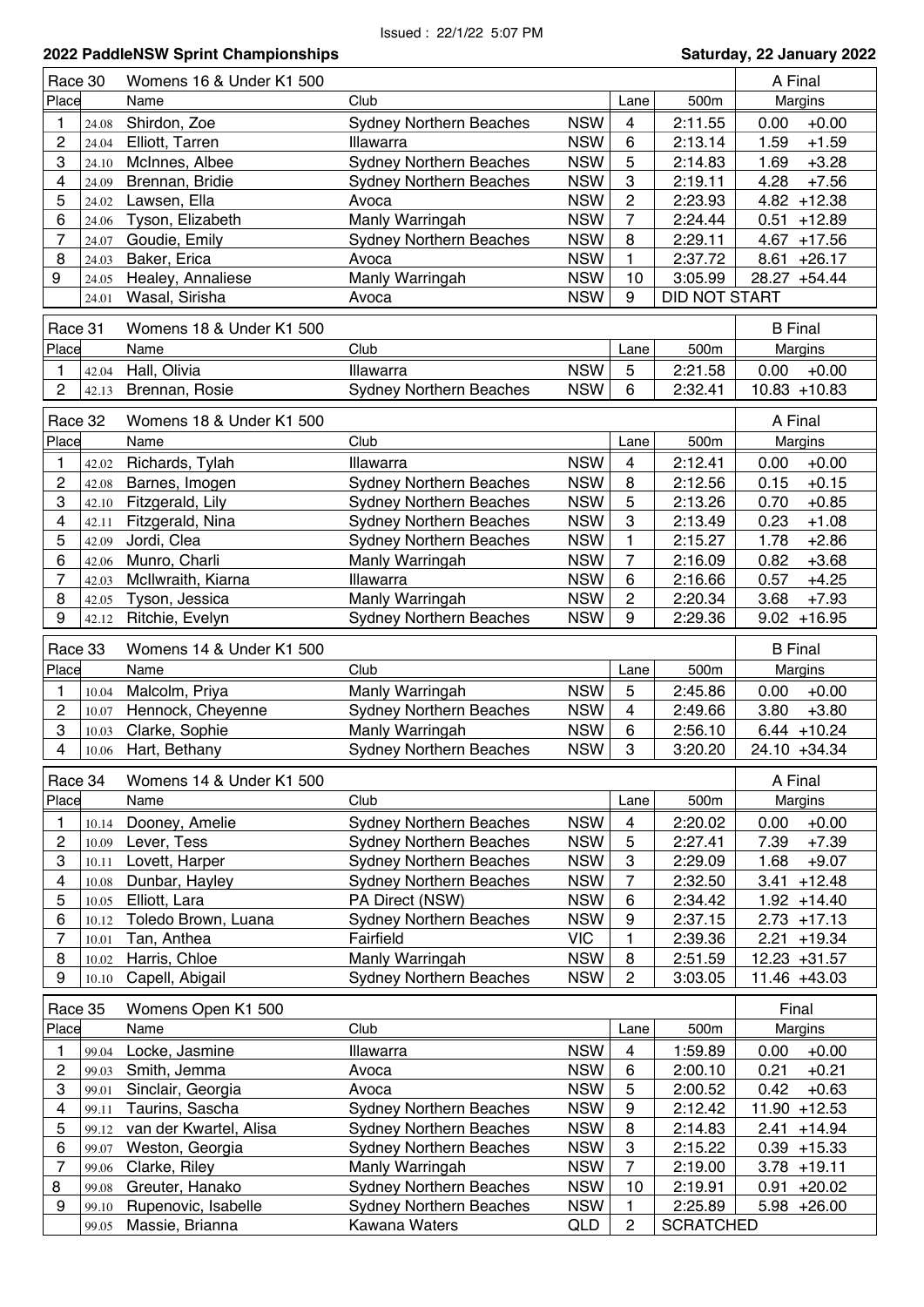| Margins<br>$+0.00$<br>0.00<br>0.32<br>$+0.32$<br>1.42<br>$+1.74$<br>5.64<br>$+7.38$<br>0.15<br>$+7.53$<br>0.13<br>$+7.66$<br>0.31<br>$+7.97$<br>$8.35 + 16.32$ |  |  |  |  |  |  |  |
|----------------------------------------------------------------------------------------------------------------------------------------------------------------|--|--|--|--|--|--|--|
|                                                                                                                                                                |  |  |  |  |  |  |  |
|                                                                                                                                                                |  |  |  |  |  |  |  |
|                                                                                                                                                                |  |  |  |  |  |  |  |
|                                                                                                                                                                |  |  |  |  |  |  |  |
|                                                                                                                                                                |  |  |  |  |  |  |  |
|                                                                                                                                                                |  |  |  |  |  |  |  |
|                                                                                                                                                                |  |  |  |  |  |  |  |
|                                                                                                                                                                |  |  |  |  |  |  |  |
|                                                                                                                                                                |  |  |  |  |  |  |  |
|                                                                                                                                                                |  |  |  |  |  |  |  |
| Heat 2                                                                                                                                                         |  |  |  |  |  |  |  |
| Margins                                                                                                                                                        |  |  |  |  |  |  |  |
| $+0.00$<br>0.00                                                                                                                                                |  |  |  |  |  |  |  |
| $+1.94$<br>1.94                                                                                                                                                |  |  |  |  |  |  |  |
| $+2.96$<br>1.02                                                                                                                                                |  |  |  |  |  |  |  |
| 6.32<br>$+9.28$                                                                                                                                                |  |  |  |  |  |  |  |
| $1.40 + 10.68$                                                                                                                                                 |  |  |  |  |  |  |  |
| $1.05 + 11.73$                                                                                                                                                 |  |  |  |  |  |  |  |
| $8.39 +20.12$                                                                                                                                                  |  |  |  |  |  |  |  |
|                                                                                                                                                                |  |  |  |  |  |  |  |
|                                                                                                                                                                |  |  |  |  |  |  |  |
| Progress: 14->A Final (Race 46) + Fastest 5th; Rest->B Final (Race 45)<br>Race 38<br>Mens 16 & Under K1 500                                                    |  |  |  |  |  |  |  |
| Heat 1                                                                                                                                                         |  |  |  |  |  |  |  |
| <b>Margins</b>                                                                                                                                                 |  |  |  |  |  |  |  |
| $+0.00$<br>0.00                                                                                                                                                |  |  |  |  |  |  |  |
| 6.48<br>$+6.48$                                                                                                                                                |  |  |  |  |  |  |  |
| $4.92 + 11.40$                                                                                                                                                 |  |  |  |  |  |  |  |
| $2.59 + 13.99$                                                                                                                                                 |  |  |  |  |  |  |  |
| 43.68 +57.67                                                                                                                                                   |  |  |  |  |  |  |  |
| $9.97 + 67.64$                                                                                                                                                 |  |  |  |  |  |  |  |
|                                                                                                                                                                |  |  |  |  |  |  |  |
| Heat 2                                                                                                                                                         |  |  |  |  |  |  |  |
| Margins                                                                                                                                                        |  |  |  |  |  |  |  |
| $0.00 + 0.00$                                                                                                                                                  |  |  |  |  |  |  |  |
| $+0.38$<br>0.38                                                                                                                                                |  |  |  |  |  |  |  |
| 13.81 +14.19                                                                                                                                                   |  |  |  |  |  |  |  |
| $2.55 + 16.74$                                                                                                                                                 |  |  |  |  |  |  |  |
| $3.29 +20.03$                                                                                                                                                  |  |  |  |  |  |  |  |
| $3.51 + 23.54$                                                                                                                                                 |  |  |  |  |  |  |  |
|                                                                                                                                                                |  |  |  |  |  |  |  |
| Heat 3                                                                                                                                                         |  |  |  |  |  |  |  |
| Margins                                                                                                                                                        |  |  |  |  |  |  |  |
| $+0.00$<br>0.00                                                                                                                                                |  |  |  |  |  |  |  |
| $+0.17$<br>0.17                                                                                                                                                |  |  |  |  |  |  |  |
| 18.73 +18.90                                                                                                                                                   |  |  |  |  |  |  |  |
| 8.44 +27.34                                                                                                                                                    |  |  |  |  |  |  |  |
|                                                                                                                                                                |  |  |  |  |  |  |  |
|                                                                                                                                                                |  |  |  |  |  |  |  |
|                                                                                                                                                                |  |  |  |  |  |  |  |
| <b>SCRATCHED</b><br><b>SCRATCHED</b><br><b>SCRATCHED</b>                                                                                                       |  |  |  |  |  |  |  |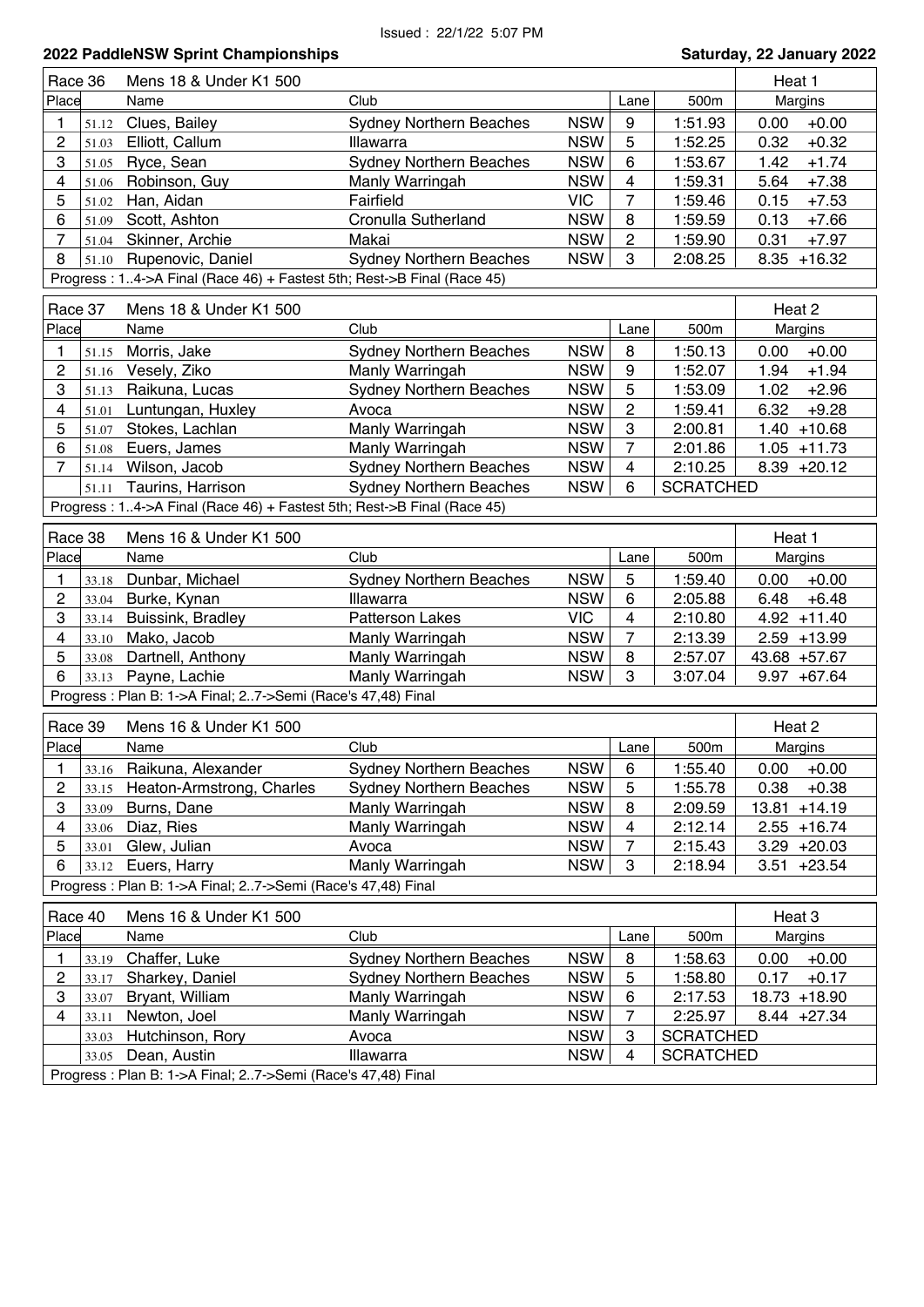|                |           | Race 41A Mens Open K2 500             |                                    |                          |                |                  | <b>Direct Final</b> |  |
|----------------|-----------|---------------------------------------|------------------------------------|--------------------------|----------------|------------------|---------------------|--|
| Place          |           | Name                                  | Club                               |                          | Lane           | 500m             | Margins             |  |
| 1              |           | 111.01 Armstrong, Fletcher            | Avoca                              | <b>NSW</b>               | 5              | 1:33.66          | $+0.00$<br>0.00     |  |
|                |           | Collins, Jackson                      | Avoca                              | <b>NSW</b>               |                |                  |                     |  |
|                |           | 111.02 Colos, Bruno                   | Lane Cove                          | <b>NSW</b>               | 4              | 1:43.03          | $+9.37$<br>9.37     |  |
| 2              |           | Medvedyev, Dmytro                     | Lane Cove                          | <b>NSW</b>               |                |                  |                     |  |
|                |           | 111.04 Hammond, Jakob                 | PA Direct (NSW)                    | <b>NSW</b>               | $\mathbf{2}$   | <b>SCRATCHED</b> |                     |  |
|                |           | Koekemoer, Tinus                      | PA Direct (NSW)                    | <b>NSW</b>               |                |                  |                     |  |
|                |           | 111.03 Vesely, Mario                  | Manly Warringah                    | <b>NSW</b>               | 3              | <b>SCRATCHED</b> |                     |  |
|                |           | Richards, Spencer                     | Manly Warringah                    | <b>NSW</b>               |                |                  |                     |  |
|                |           |                                       |                                    |                          |                |                  |                     |  |
|                | Race 41B  | Mens 21 & Under K2 500                |                                    |                          |                |                  | <b>Direct Final</b> |  |
| Place          |           | Name                                  | Club                               |                          | Lane           | 500m             | Margins             |  |
|                | 69.01     | Connolly, Bailey                      | Avoca                              | <b>NSW</b>               | 9              | 1:40.07          | $+0.00$<br>0.00     |  |
| 1              |           | Schooley, Toby                        | <b>Sydney Northern Beaches</b>     | <b>NSW</b>               |                |                  |                     |  |
|                | 69.02     | Vujanic, Vukasin                      | Cronulla Sutherland                | <b>NSW</b>               | $\overline{7}$ | 1:49.32          | $+9.25$<br>9.25     |  |
| $\overline{2}$ |           | O'Loughlin, Mitchell                  | Cronulla Sutherland                | <b>NSW</b>               |                |                  |                     |  |
|                | 69.03     | Kelly, Charles                        | Manly Warringah                    | <b>NSW</b>               | 8              | <b>SCRATCHED</b> |                     |  |
|                |           | Bartlem, Brandon                      | Manly Warringah                    | <b>NSW</b>               |                |                  |                     |  |
|                |           |                                       |                                    |                          |                |                  |                     |  |
|                | Race 42   | Mens 14 & Under K2 500                |                                    |                          |                |                  | <b>Direct Final</b> |  |
| Place          |           | Name                                  | Club                               |                          | Lane           | 500m             | Margins             |  |
|                | 19.03     | Mako, Maximilian                      | Manly Warringah                    | <b>NSW</b>               | 5              | 1:56.61          | $+0.00$<br>0.00     |  |
| 1              |           | Eles, Mate                            | Manly Warringah                    | <b>NSW</b>               |                |                  |                     |  |
|                | 19.04     | Maker, Tom                            | Manly Warringah                    | <b>NSW</b>               | $\overline{4}$ | 2:19.71          | $23.10 + 23.10$     |  |
| $\overline{2}$ |           | Tyson, Thomas                         | Manly Warringah                    | <b>NSW</b>               |                |                  |                     |  |
|                | 19.01     | Blake, Harrison                       | Avoca                              | <b>NSW</b>               | 6              | 2:25.98          | $6.27 +29.37$       |  |
| 3              |           | Jones, Bryn                           | Avoca                              | <b>NSW</b>               |                |                  |                     |  |
|                | 19.02     | Ireland, Finn                         | Makai                              | <b>NSW</b>               | $\overline{7}$ | 2:52.79          | $26.81 + 56.18$     |  |
| 4              |           | Tudor-Jones, Thomas*                  | Makai                              | <b>NSW</b>               |                |                  |                     |  |
|                |           |                                       |                                    |                          |                |                  | *substitute         |  |
|                |           |                                       |                                    |                          |                |                  |                     |  |
|                | Race 42A  | Mens Open C2 500                      |                                    |                          |                |                  | <b>Direct Final</b> |  |
| Place          |           | Name                                  | Club                               |                          | Lane           | 500m             | Margins             |  |
|                | 81.01     | Wakim, Sabastian                      | PA Direct (VIC)                    | <b>VIC</b>               | $\overline{2}$ | 1:56.92          | 0.00<br>$+0.00$     |  |
| 1              |           | Cabezas, Marcelo                      | <b>Burley Griffin</b>              | <b>ACT</b>               |                |                  |                     |  |
|                |           |                                       |                                    |                          |                |                  |                     |  |
|                |           | Race 43A Mens U12 Tornado 500         |                                    |                          |                |                  | Round 2             |  |
| Place          |           | Name                                  | Club                               |                          | Lane           | 500m             | Margins             |  |
| 1              | 06.05     | Tudor-Jones, Thomas                   | Makai                              | <b>NSW</b>               | 8              | 2:42.87          | $+0.00$<br>0.00     |  |
| 2              | 06.03     | Ireland, Finn                         | Makai                              | <b>NSW</b>               | 5              | 2:48.97          | 6.10<br>$+6.10$     |  |
| 3              | 06.04     | Tyson, Thomas                         | Manly Warringah                    | <b>NSW</b>               | $\,6$          | 3:00.14          | $11.17 + 17.27$     |  |
| 4              | 06.02     | Sinclair, Kai                         | Avoca                              | <b>NSW</b>               | 9              | 3:19.99          | 19.85 +37.12        |  |
| 5              | 06.01     | Wasal, Mareechi                       | Avoca                              | <b>NSW</b>               | $\overline{7}$ | 3:34.89          | 14.90 +52.02        |  |
|                | Progress: |                                       |                                    |                          |                |                  |                     |  |
|                |           |                                       |                                    |                          |                |                  |                     |  |
|                | Race 43B  | Mens U14 Tornado 500                  |                                    |                          |                |                  | Round 2             |  |
| Place          |           | Name                                  | Club                               |                          | Lane           | 500m             | Margins             |  |
| 1              | 08.01     | Jones, Bryn                           | Avoca                              | <b>NSW</b>               | $\overline{4}$ | 3:21.07          | $+0.00$<br>0.00     |  |
|                | Progress: |                                       |                                    |                          |                |                  |                     |  |
|                |           |                                       |                                    |                          |                |                  |                     |  |
|                | Race 44   | Womens 16 & Under K2 500              |                                    |                          |                |                  | <b>Direct Final</b> |  |
| Place          |           |                                       |                                    |                          |                |                  |                     |  |
|                |           | Name                                  | Club                               |                          | Lane           | 500m             | Margins             |  |
|                | 27.04     | Shirdon, Zoe                          | <b>Sydney Northern Beaches</b>     | <b>NSW</b>               | 5              | 2:04.68          | $+0.00$<br>0.00     |  |
| 1              |           | Brennan, Bridie                       | <b>Sydney Northern Beaches</b>     | <b>NSW</b>               |                |                  |                     |  |
|                | 27.02     | Elliott, Tarren                       | Illawarra                          | <b>NSW</b>               | 6              | 2:07.01          | $+2.33$<br>2.33     |  |
| $\overline{c}$ |           | Lawsen, Ella                          | Avoca                              | <b>NSW</b>               |                |                  |                     |  |
|                | 27.01     | Baker, Erica                          | Avoca                              | <b>NSW</b>               | $\overline{7}$ | 2:16.63          | $9.62 + 11.95$      |  |
| 3              |           | Wasal, Sirisha                        | Avoca                              | <b>NSW</b>               |                |                  |                     |  |
|                | 27.05     |                                       |                                    | <b>NSW</b>               | 3              | 2:17.05          | $0.42 + 12.37$      |  |
| 4              |           | McInnes, Albee                        | <b>Sydney Northern Beaches</b>     |                          |                |                  |                     |  |
|                |           | Goudie, Emily                         | <b>Sydney Northern Beaches</b>     | <b>NSW</b>               | 4              |                  |                     |  |
| 5              | 27.03     | Tyson, Elizabeth<br>Healey, Annaliese | Manly Warringah<br>Manly Warringah | <b>NSW</b><br><b>NSW</b> |                | 2:30.47          | 13.42 +25.79        |  |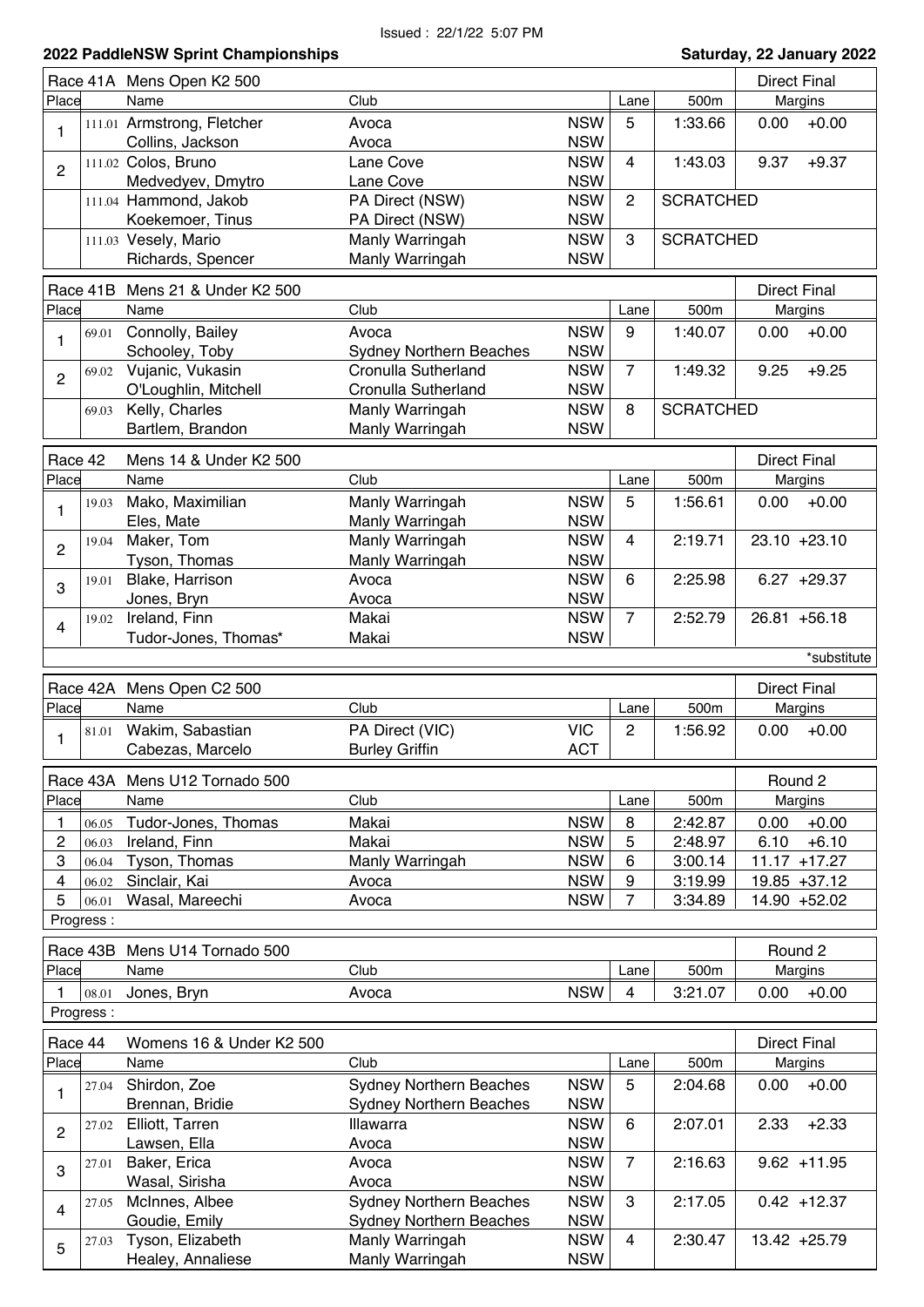| Race 45        |                                                   | Mens 18 & Under K1 500                                         |                                |            |                  | <b>B</b> Final   |                     |                |  |
|----------------|---------------------------------------------------|----------------------------------------------------------------|--------------------------------|------------|------------------|------------------|---------------------|----------------|--|
| Place          |                                                   | Name                                                           | Club                           |            | Lane             | 500m             |                     | Margins        |  |
| 1              | 51.09                                             | Scott, Ashton                                                  | Cronulla Sutherland            | <b>NSW</b> | 5                | 1:57.81          | 0.00                | $+0.00$        |  |
| $\overline{c}$ | 51.08                                             | Euers, James                                                   | Manly Warringah                | <b>NSW</b> | $6\phantom{1}6$  | 2:01.22          | 3.41                | $+3.41$        |  |
| 3              | 51.14                                             | Wilson, Jacob                                                  | <b>Sydney Northern Beaches</b> | <b>NSW</b> | $\overline{c}$   | 2:01.34          | 0.12                | $+3.53$        |  |
| 4              | 51.07                                             | Stokes, Lachlan                                                | Manly Warringah                | <b>NSW</b> | 4                | 2:01.48          | 0.14                | $+3.67$        |  |
| 5              | 51.04                                             | Skinner, Archie                                                | Makai                          | <b>NSW</b> | 3                | 2:02.58          | 1.10                | $+4.77$        |  |
| 6              | 51.10                                             | Rupenovic, Daniel                                              | <b>Sydney Northern Beaches</b> | <b>NSW</b> | 7                | 2:07.70          | 5.12                | $+9.89$        |  |
|                | A Final<br>Race 46                                |                                                                |                                |            |                  |                  |                     |                |  |
|                |                                                   | Mens 18 & Under K1 500                                         |                                |            |                  |                  |                     |                |  |
| Place          |                                                   | Name                                                           | Club                           |            | Lane             | 500m             |                     | Margins        |  |
| 1              | 51.13                                             | Raikuna, Lucas                                                 | <b>Sydney Northern Beaches</b> | <b>NSW</b> | 7                | 1:45.57          | 0.00                | $+0.00$        |  |
| 2              | 51.12                                             | Clues, Bailey                                                  | <b>Sydney Northern Beaches</b> | <b>NSW</b> | 4                | 1:46.88          | 1.31                | $+1.31$        |  |
| 3              | 51.15                                             | Morris, Jake                                                   | <b>Sydney Northern Beaches</b> | <b>NSW</b> | 5                | 1:47.04          | 0.16                | $+1.47$        |  |
| 4              | 51.03                                             | Elliott, Callum                                                | Illawarra                      | <b>NSW</b> | $\,6$            | 1:48.63          | 1.59                | $+3.06$        |  |
| 5              | 51.16                                             | Vesely, Ziko                                                   | Manly Warringah                | <b>NSW</b> | $\boldsymbol{3}$ | 1:49.54          | 0.91                | $+3.97$        |  |
| 6              | 51.05                                             | Ryce, Sean                                                     | <b>Sydney Northern Beaches</b> | <b>NSW</b> | $\overline{c}$   | 1:54.41          | 4.87                | $+8.84$        |  |
| 7              | 51.06                                             | Robinson, Guy                                                  | Manly Warringah                | <b>NSW</b> | 8                | 1:57.25          |                     | $2.84$ +11.68  |  |
| 8              | 51.02                                             | Han, Aidan                                                     | Fairfield                      | <b>VIC</b> | 9                | 1:57.30          |                     | $0.05 + 11.73$ |  |
| 9              | 51.01                                             | Luntungan, Huxley                                              | Avoca                          | <b>NSW</b> | 1                | 1:57.34          |                     | $0.04 + 11.77$ |  |
|                | Race 47<br>Mens 16 & Under K1 500<br>Semi-Final 1 |                                                                |                                |            |                  |                  |                     |                |  |
| Place          |                                                   | Name                                                           | Club                           |            | Lane             | 500m             |                     | Margins        |  |
| 1              | 33.04                                             | Burke, Kynan                                                   | Illawarra                      | <b>NSW</b> | $\,6$            | 2:01.65          | 0.00                | $+0.00$        |  |
| $\overline{c}$ | 33.07                                             | Bryant, William                                                | Manly Warringah                | <b>NSW</b> | $\overline{7}$   | 2:04.24          | 2.59                | $+2.59$        |  |
| 3              | 33.09                                             | Burns, Dane                                                    | Manly Warringah                | <b>NSW</b> | 5                | 2:09.94          | 5.70                | $+8.29$        |  |
| 4              | 33.10                                             | Mako, Jacob                                                    | Manly Warringah                | <b>NSW</b> | 8                | 2:13.65          | 3.71                | $+12.00$       |  |
| 5              | 33.01                                             | Glew, Julian                                                   | Avoca                          | <b>NSW</b> | 3                | 2:16.62          |                     | $2.97 + 14.97$ |  |
| 6              | 33.11                                             | Newton, Joel                                                   | Manly Warringah                | <b>NSW</b> | 4                | 2:21.04          |                     | $4.42 + 19.39$ |  |
| 7              | 33.13                                             | Payne, Lachie                                                  | Manly Warringah                | <b>NSW</b> | 2                | 3:04.04          |                     | 43.00 +62.39   |  |
|                |                                                   | Progress: Plan B: 13->A Final (Race 54); 47->B Final (Race 53) |                                |            |                  |                  |                     |                |  |
|                |                                                   |                                                                |                                |            |                  |                  |                     |                |  |
| Race 48        |                                                   | Mens 16 & Under K1 500                                         |                                |            |                  |                  | Semi-Final 2        |                |  |
| Place          |                                                   | Name                                                           | Club                           |            | Lane             | 500m             |                     | Margins        |  |
| 1              | 33.17                                             | Sharkey, Daniel                                                | <b>Sydney Northern Beaches</b> | <b>NSW</b> | $\overline{4}$   | 2:02.40          | 0.00                | $+0.00$        |  |
| $\overline{c}$ |                                                   | 33.15 Heaton-Armstrong, Charles                                | <b>Sydney Northern Beaches</b> | <b>NSW</b> | 5                | 2:06.87          | 4.47                | $+4.47$        |  |
| 3              |                                                   | 33.06 Diaz, Ries                                               | <b>Manly Warringah</b>         | <b>NSW</b> | 3                | 2:08.69          | 1.82                | $+6.29$        |  |
| 4              |                                                   | 33.14 Buissink, Bradley                                        | Patterson Lakes                | <b>VIC</b> | 6                | 2:11.56          |                     | $2.87 + 9.16$  |  |
| 5              | 33.12                                             | Euers, Harry                                                   | Manly Warringah                | <b>NSW</b> | 8                | 2:18.36          |                     | $6.80 + 15.96$ |  |
| 6              |                                                   | 33.08 Dartnell, Anthony                                        | Manly Warringah                | <b>NSW</b> | $\overline{7}$   | 3:02.44          |                     | 44.08 +60.04   |  |
|                |                                                   | Progress: Plan B: 13->A Final (Race 54); 47->B Final (Race 53) |                                |            |                  |                  |                     |                |  |
|                |                                                   |                                                                |                                |            |                  |                  |                     |                |  |
|                |                                                   | Race 49A Womens Open K2 500                                    |                                |            |                  |                  | <b>Direct Final</b> |                |  |
| Place          |                                                   | Name                                                           | Club                           |            | Lane             | 500m             |                     | Margins        |  |
| 1              |                                                   | 102.01 Locke, Jasmine*                                         | Illawarra                      | <b>NSW</b> | 6                | 1:50.88          | 0.00                | $+0.00$        |  |
|                |                                                   | Smith, Jemma                                                   | Avoca                          | <b>NSW</b> |                  |                  |                     |                |  |
| $\mathbf{2}$   |                                                   | 102.06 van der Kwartel, Alisa                                  | <b>Sydney Northern Beaches</b> | <b>NSW</b> | $\mathbf{3}$     | 1:57.28          | 6.40                | $+6.40$        |  |
|                |                                                   | Taurins, Sascha                                                | <b>Sydney Northern Beaches</b> | <b>NSW</b> |                  |                  |                     |                |  |
| 3              |                                                   | 102.05 Weston, Georgia                                         | <b>Sydney Northern Beaches</b> | <b>NSW</b> | 8                | 1:59.66          | 2.38                | $+8.78$        |  |
|                |                                                   | Greuter, Hanako                                                | <b>Sydney Northern Beaches</b> | <b>NSW</b> |                  |                  |                     |                |  |
|                |                                                   | 102.03 Sinclair, Georgia*                                      | Avoca                          | <b>NSW</b> | 4                | <b>SCRATCHED</b> |                     |                |  |
|                |                                                   |                                                                |                                |            |                  |                  |                     |                |  |
|                |                                                   |                                                                |                                |            |                  |                  |                     | *substitute    |  |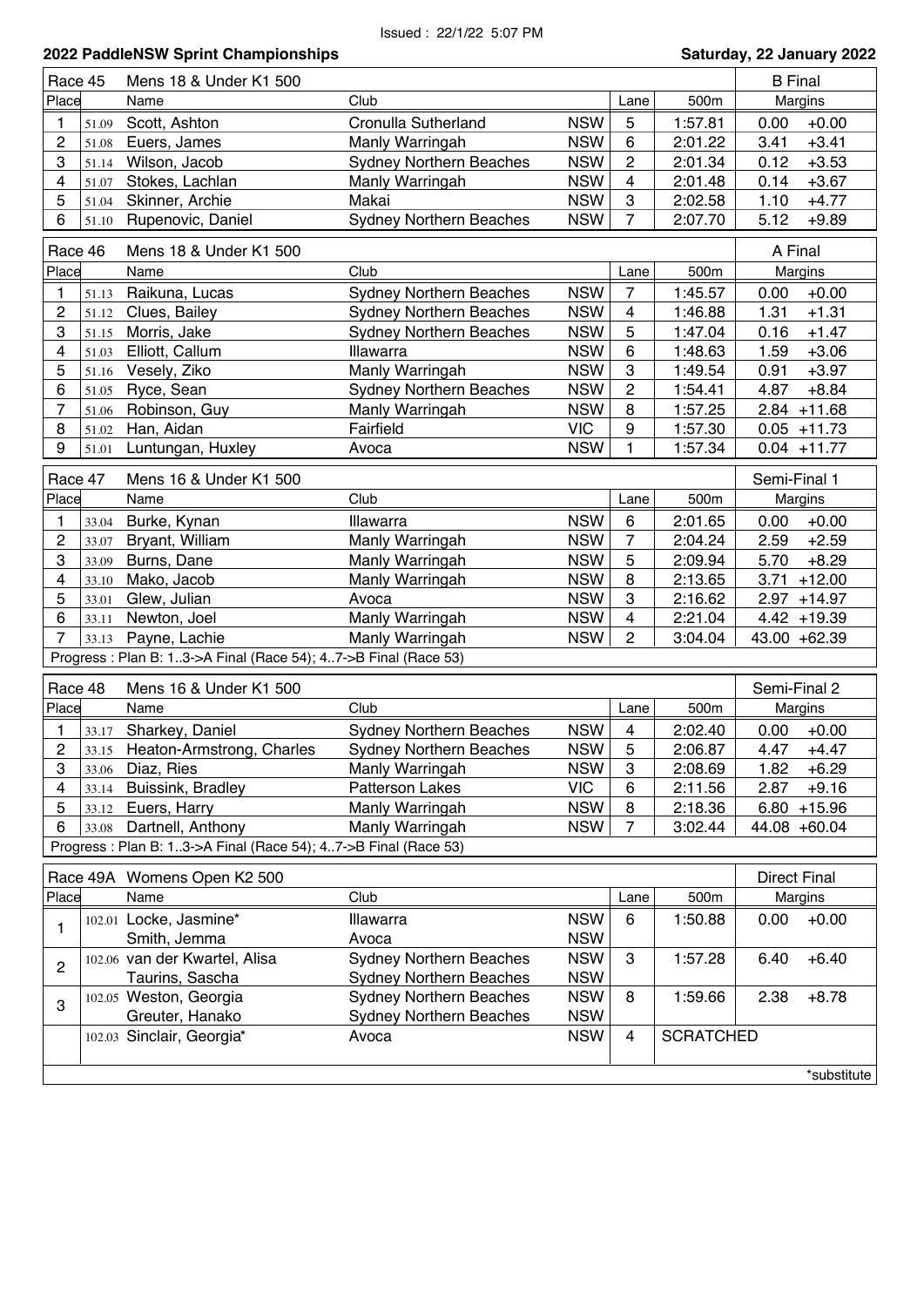| Race 50        |           | Mens 14 & Under K1 500     |                                |            |                         |                  | Round 2         |  |  |
|----------------|-----------|----------------------------|--------------------------------|------------|-------------------------|------------------|-----------------|--|--|
| Place          |           | Name                       | Club                           |            | Lane                    | 500m             | Margins         |  |  |
| 1              | 16.06     | Eles, Mate                 | Manly Warringah                | <b>NSW</b> | 5                       | 1:59.73          | $+0.00$<br>0.00 |  |  |
| $\overline{c}$ | 16.03     | Ireland, Christian         | Makai                          | <b>NSW</b> | $\overline{c}$          | 2:02.38          | $+2.65$<br>2.65 |  |  |
| 3              | 16.04     | Mako, Maximilian           | Manly Warringah                | <b>NSW</b> | 6                       | 2:03.26          | 0.88<br>$+3.53$ |  |  |
| 4              | 16.05     | Vesely, Carlito            | Manly Warringah                | <b>NSW</b> | 4                       | 2:03.60          | $+3.87$<br>0.34 |  |  |
| 5              | 16.01     | Blake, Harrison            | Avoca                          | <b>NSW</b> | 7                       | 2:08.10          | 4.50<br>$+8.37$ |  |  |
| 6              | 16.07     | Maker, Tom                 | Manly Warringah                | <b>NSW</b> | 3                       | 2:23.19          | 15.09 +23.46    |  |  |
| $\overline{7}$ | 16.02     | Tan, Axel                  | Fairfield                      | <b>VIC</b> | 8                       | 2:26.11          | $2.92 + 26.38$  |  |  |
|                | Progress: |                            |                                |            |                         |                  |                 |  |  |
|                |           |                            |                                |            |                         |                  |                 |  |  |
| Race 51        |           | Mens Open K1 500           |                                |            |                         |                  | Round 2         |  |  |
| Place          |           | Name                       | Club                           |            | Lane                    | 500m             | Margins         |  |  |
| 1.             |           | 108.03 Collins, Jackson    | Avoca                          | <b>NSW</b> | 6                       | 1:39.89          | $+0.00$<br>0.00 |  |  |
| 2              |           | 108.02 Armstrong, Fletcher | Avoca                          | <b>NSW</b> | 5                       | 1:42.92          | $+3.03$<br>3.03 |  |  |
| 3              |           | 108.11 Hammond, Jakob      | PA Direct (NSW)                | <b>NSW</b> | $\overline{7}$          | 1:44.44          | 1.52<br>$+4.55$ |  |  |
| $\overline{4}$ |           | 108.09 Eles, Andras        | Manly Warringah                | <b>NSW</b> | $\overline{c}$          | 2:01.03          | 16.59 +21.14    |  |  |
|                |           | 108.06 Vesely, Mario       | Manly Warringah                | <b>NSW</b> | 3                       | <b>SCRATCHED</b> |                 |  |  |
|                |           | 108.04 Colos, Bruno        | Lane Cove                      | <b>NSW</b> | 4                       | <b>SCRATCHED</b> |                 |  |  |
|                |           | 108.05 Medvedyev, Dmytro   | Lane Cove                      | <b>NSW</b> | 8                       | <b>SCRATCHED</b> |                 |  |  |
|                |           |                            |                                |            | 9                       |                  |                 |  |  |
|                |           | 108.07 Mako, Viliam        | Manly Warringah                | <b>NSW</b> |                         | <b>SCRATCHED</b> |                 |  |  |
|                | Progress: |                            |                                |            |                         |                  |                 |  |  |
| Race 52        |           | Men's Under 21 K1 500      |                                |            |                         |                  | Round 2         |  |  |
| Place          |           | Name                       | Club                           |            | Lane                    | 500m             | Margins         |  |  |
| 1              |           | Connolly, Bailey           | Avoca                          | <b>NSW</b> | 6                       | 1:47.07          | $+0.00$<br>0.00 |  |  |
| $\overline{c}$ | 66.01     | Schooley, Toby             | <b>Sydney Northern Beaches</b> | <b>NSW</b> | $\overline{7}$          | 1:47.25          | $+0.18$<br>0.18 |  |  |
|                | 66.07     |                            |                                |            |                         |                  |                 |  |  |
| 3              | 66.03     | Vujanic, Vukasin           | Cronulla Sutherland            | <b>NSW</b> | 3                       | 1:51.49          | $+4.42$<br>4.24 |  |  |
| 4              | 66.04     | Kelly, Charles             | Manly Warringah                | <b>NSW</b> | 8                       | 1:53.71          | 2.22<br>$+6.64$ |  |  |
| 5              | 66.02     | O'Loughlin, Mitchell       | Cronulla Sutherland            | <b>NSW</b> | 4                       | 1:56.82          | 3.11<br>$+9.75$ |  |  |
|                | 66.06     | Koekemoer, Tinus           | PA Direct (NSW)                | <b>NSW</b> | 5                       | <b>SCRATCHED</b> |                 |  |  |
|                | Progress: |                            |                                |            |                         |                  |                 |  |  |
| Race 53        |           | Mens 16 & Under K1 500     |                                |            |                         |                  | <b>B</b> Final  |  |  |
| Place          |           | Name                       | Club                           |            | Lane                    | 500m             | Margins         |  |  |
|                |           |                            | <b>Patterson Lakes</b>         | <b>VIC</b> |                         |                  | 0.00<br>$+0.00$ |  |  |
| 1              | 33.14     | Buissink, Bradley          |                                |            | 5                       | 2:09.53          |                 |  |  |
| $\mathcal{P}$  | 33.10     | Mako, Jacob                | Manly Warringah                | <b>NSW</b> | 6                       | 2:10.22          | 0.69<br>$+0.69$ |  |  |
| 3              | 33.01     | Glew, Julian               | Avoca                          | <b>NSW</b> | 4                       | 2:13.76          | 3.54<br>$+4.23$ |  |  |
| 4              | 33.12     | Euers, Harry               | Manly Warringah                | <b>NSW</b> | $\overline{7}$          | 2:14.58          | 0.82<br>$+5.05$ |  |  |
| 5              | 33.11     | Newton, Joel               | Manly Warringah                | <b>NSW</b> | 8                       | 2:19.74          | $5.16 + 10.21$  |  |  |
| 6              | 33.08     | Dartnell, Anthony          | Manly Warringah                | <b>NSW</b> | 3                       | 2:58.79          | 39.05 +49.26    |  |  |
| 7              | 33.13     | Payne, Lachie              | Manly Warringah                | <b>NSW</b> | $\overline{c}$          | 3:06.90          | $8.11 + 57.37$  |  |  |
| Race 54        |           | Mens 16 & Under K1 500     |                                |            |                         |                  | A Final         |  |  |
| Place          |           | Name                       | Club                           |            |                         | 500m             |                 |  |  |
|                |           |                            |                                |            | Lane                    |                  | Margins         |  |  |
| 1              | 33.18     | Dunbar, Michael            | <b>Sydney Northern Beaches</b> | <b>NSW</b> | $\sqrt{5}$              | 1:51.13          | $+0.00$<br>0.00 |  |  |
| $\overline{c}$ | 33.15     | Heaton-Armstrong, Charles  | <b>Sydney Northern Beaches</b> | <b>NSW</b> | $\overline{\mathbf{c}}$ | 1:53.14          | 2.01<br>$+2.01$ |  |  |
| 3              | 33.16     | Raikuna, Alexander         | <b>Sydney Northern Beaches</b> | <b>NSW</b> | 4                       | 1:55.44          | 2.30<br>$+4.31$ |  |  |
| 4              | 33.04     | Burke, Kynan               | Illawarra                      | <b>NSW</b> | 3                       | 1:56.07          | 0.63<br>$+4.94$ |  |  |
| 5              | 33.19     | Chaffer, Luke              | <b>Sydney Northern Beaches</b> | <b>NSW</b> | 6                       | 1:56.59          | 0.52<br>$+5.46$ |  |  |
| 6              | 33.17     | Sharkey, Daniel            | <b>Sydney Northern Beaches</b> | <b>NSW</b> | $\overline{7}$          | 1:58.15          | 1.56<br>$+7.02$ |  |  |
| 7              | 33.07     | Bryant, William            | Manly Warringah                | <b>NSW</b> | 8                       | 2:02.57          | $4.42 + 11.44$  |  |  |
| 8              | 33.09     | Burns, Dane                | Manly Warringah                | <b>NSW</b> | 1                       | 2:02.65          | $0.08 + 11.52$  |  |  |
| 9              | 33.06     | Diaz, Ries                 | Manly Warringah                | <b>NSW</b> | 9                       | 2:07.46          | $4.81 + 16.33$  |  |  |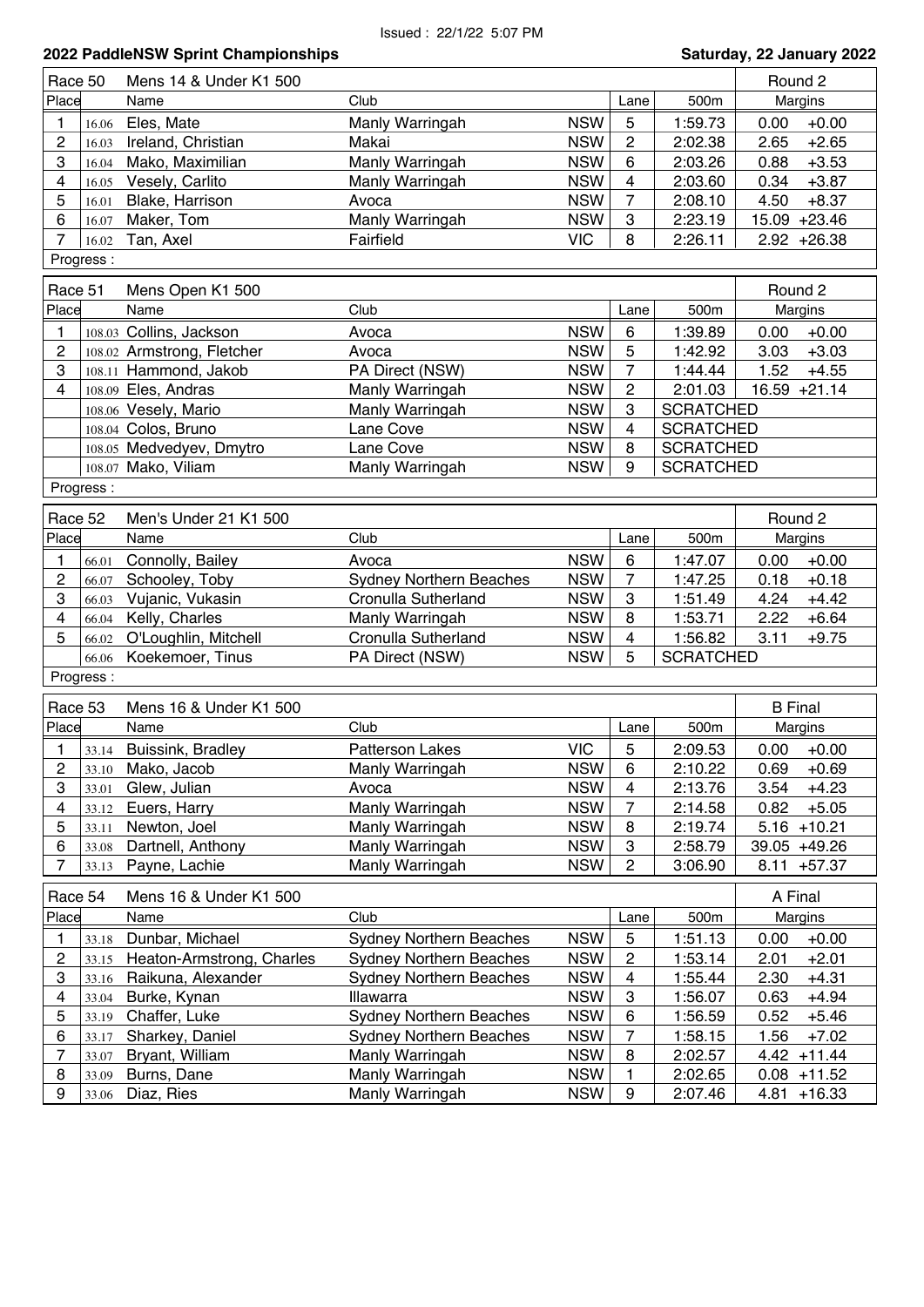| Saturday, 22 January 2022 |  |  |  |
|---------------------------|--|--|--|
|---------------------------|--|--|--|

|                         | 2022 PaddleNSW Sprint Championships<br>Saturday, 22 January 2022 |                                                     |                                                   |            |                         |                      |                                    |
|-------------------------|------------------------------------------------------------------|-----------------------------------------------------|---------------------------------------------------|------------|-------------------------|----------------------|------------------------------------|
| Race 55                 |                                                                  | Womens 18 & Under K1 1000                           |                                                   |            |                         |                      | Heat 1                             |
| Place                   |                                                                  | Name                                                | Club                                              |            | Lane                    | 1000m                | Margins                            |
| 1                       | 43.04                                                            | McIlwraith, Kiarna                                  | Illawarra                                         | <b>NSW</b> | 7                       | 4:36.37              | $+0.00$<br>0.00                    |
| $\overline{2}$          | 43.06                                                            | Munro, Charli                                       | Manly Warringah                                   | <b>NSW</b> | 8                       | 4:44.06              | 7.69<br>$+7.69$                    |
| 3                       | 43.02                                                            | Hall, Olivia                                        | Illawarra                                         | <b>NSW</b> | 3                       | 4:45.91              | 1.85<br>$+9.54$                    |
| 4                       | 43.08                                                            | Fitzgerald, Nina                                    | <b>Sydney Northern Beaches</b>                    | <b>NSW</b> | 6                       | 4:50.96              | $5.05 + 14.59$                     |
| 5                       | 43.09                                                            | Ritchie, Evelyn                                     | <b>Sydney Northern Beaches</b>                    | <b>NSW</b> | $\overline{\mathbf{4}}$ | 5:22.16              | 31.20 +45.79                       |
|                         | 43.01                                                            | Drobot, Natalia                                     | Avoca                                             | <b>NSW</b> | 5                       | <b>SCRATCHED</b>     |                                    |
|                         |                                                                  | Progress: Plan A: 14->Final (Race 64) + Fastest 5th |                                                   |            |                         |                      |                                    |
| Race 56                 |                                                                  | Womens 18 & Under K1 1000                           |                                                   |            |                         |                      | Heat 2                             |
| Place                   |                                                                  | Name                                                | Club                                              |            | Lane                    | 1000m                | <b>Margins</b>                     |
|                         |                                                                  |                                                     |                                                   | <b>NSW</b> | $\overline{7}$          | 4:34.22              |                                    |
| 1<br>$\overline{c}$     | 43.03                                                            | Richards, Tylah                                     | Illawarra                                         | <b>NSW</b> | 5                       |                      | 0.00<br>$+0.00$<br>$+0.92$<br>0.92 |
| 3                       | 43.12<br>43.05                                                   | Jordi, Clea<br>Tyson, Jessica                       | <b>Sydney Northern Beaches</b><br>Manly Warringah | <b>NSW</b> | 8                       | 4:35.14<br>4:38.23   | 3.09<br>$+4.01$                    |
| $\overline{\mathbf{4}}$ |                                                                  | Fitzgerald, Lily                                    | <b>Sydney Northern Beaches</b>                    | <b>NSW</b> | 6                       | 4:46.65              | $8.42 + 12.43$                     |
| 5                       | 43.07                                                            | Barnes, Imogen                                      | <b>Sydney Northern Beaches</b>                    | <b>NSW</b> | 9                       | 4:54.13              | $7.48 + 19.91$                     |
|                         | 43.11<br>43.10                                                   | Brennan, Rosie                                      | <b>Sydney Northern Beaches</b>                    | <b>NSW</b> | 4                       | <b>SCRATCHED</b>     |                                    |
|                         |                                                                  | Progress: Plan A: 14->Final (Race 64) + Fastest 5th |                                                   |            |                         |                      |                                    |
|                         |                                                                  |                                                     |                                                   |            |                         |                      |                                    |
| Race 57                 |                                                                  | Womens 14 & Under K1 1000                           |                                                   |            |                         |                      | Heat 1                             |
| Place                   |                                                                  | Name                                                | Club                                              |            | Lane                    | 1000m                | <b>Margins</b>                     |
| 1                       | 11.09                                                            | Dooney, Amelie                                      | <b>Sydney Northern Beaches</b>                    | <b>NSW</b> | 6                       | 5:04.50              | 0.00<br>$+0.00$                    |
| $\overline{c}$          | 11.06                                                            | Lovett, Harper                                      | <b>Sydney Northern Beaches</b>                    | <b>NSW</b> | $\overline{7}$          | 5:07.09              | $+2.59$<br>2.59                    |
| 3                       | 11.01                                                            | Tan, Anthea                                         | Fairfield                                         | <b>VIC</b> | 4                       | 5:22.46              | 15.37 +17.96                       |
| 4                       | 11.04                                                            | Harris, Chloe                                       | Manly Warringah                                   | <b>NSW</b> | 3                       | 5:50.17              | 27.71 +45.67                       |
| 5                       | 11.11                                                            | Hart, Bethany                                       | <b>Sydney Northern Beaches</b>                    | <b>NSW</b> | $\overline{c}$          | 6:44.82              | 54.65<br>$+100.3$                  |
|                         | 11.05                                                            | Elliott, Lara                                       | PA Direct (NSW)                                   | <b>NSW</b> | 5                       | <b>DID NOT START</b> |                                    |
|                         |                                                                  | Progress: Plan A: 14->Final (Race 65) + Fastest 5th |                                                   |            |                         |                      |                                    |
|                         |                                                                  |                                                     |                                                   |            |                         |                      |                                    |
| Race 58                 |                                                                  | Womens 14 & Under K1 1000                           | Club                                              |            |                         |                      | Heat 2                             |
| Place                   |                                                                  | Name                                                |                                                   |            | Lane                    | 1000m                | Margins                            |
| 1                       | 11.14                                                            | Lever, Tess                                         | <b>Sydney Northern Beaches</b>                    | <b>NSW</b> | 6                       | 5:15.77              | $+0.00$<br>0.00                    |
| 2                       | 11.13                                                            | Dunbar, Hayley                                      | <b>Sydney Northern Beaches</b>                    | <b>NSW</b> | 5                       | 5:17.29              | 1.52<br>$+1.52$                    |
| 3                       | 11.07                                                            | Toledo Brown, Luana                                 | <b>Sydney Northern Beaches</b>                    | <b>NSW</b> | $\overline{4}$          | 5:20.74              | 3.45<br>$+4.97$                    |
| 4                       | 11.02                                                            | Malcolm, Priya                                      | Manly Warringah                                   | <b>NSW</b> | 8                       | 5:35.80              | 15.06 +20.03                       |
| 5                       | 11.12                                                            | Hennock, Cheyenne                                   | <b>Sydney Northern Beaches</b>                    | <b>NSW</b> | $\overline{7}$          | 5:55.14              | 19.34 +39.37                       |
| 6                       | 11.03                                                            | Clarke, Sophie                                      | Manly Warringah                                   | <b>NSW</b> | 3                       | 5:55.17              | $0.03 + 39.40$                     |
| 7                       | 11.10                                                            | Capell, Abigail                                     | <b>Sydney Northern Beaches</b>                    | <b>NSW</b> | $\mathbf{2}$            | 6:00.35              | $5.18 +44.58$                      |
|                         |                                                                  | Progress: Plan A: 14->Final (Race 65) + Fastest 5th |                                                   |            |                         |                      |                                    |
| Race 59                 |                                                                  | Womens 16 & Under K1 1000                           |                                                   |            |                         |                      | <b>Direct Final</b>                |
| Place                   |                                                                  | Name                                                | Club                                              |            | Lane                    | 1000m                | Margins                            |
| 1                       | 25.04                                                            | Elliott, Tarren                                     | Illawarra                                         | <b>NSW</b> | 5                       | 4:31.72              | 0.00<br>$+0.00$                    |
| $\overline{c}$          | 25.10                                                            | McInnes, Albee                                      | <b>Sydney Northern Beaches</b>                    | <b>NSW</b> | 3                       | 4:37.22              | 5.50<br>$+5.50$                    |
| 3                       | 25.08                                                            | Shirdon, Zoe                                        | <b>Sydney Northern Beaches</b>                    | <b>NSW</b> | $\overline{7}$          | 4:43.65              | $6.43 + 11.93$                     |
| 4                       | 25.02                                                            | Lawsen, Ella                                        | Avoca                                             | <b>NSW</b> | 4                       | 4:46.58              | $2.93 + 14.86$                     |
| 5                       | 25.06                                                            | Tyson, Elizabeth                                    | Manly Warringah                                   | <b>NSW</b> | 9                       | 4:47.04              | $0.46 + 15.32$                     |
| 6                       | 25.09                                                            | Brennan, Bridie                                     | <b>Sydney Northern Beaches</b>                    | <b>NSW</b> | 6                       | 4:54.89              | 7.85 +23.17                        |
| 7                       | 25.07                                                            | Goudie, Emily                                       | <b>Sydney Northern Beaches</b>                    | <b>NSW</b> | 1                       | 5:19.92              | 25.03 +48.20                       |
| 8                       | 25.03                                                            | Baker, Erica                                        | Avoca                                             | <b>NSW</b> | $\overline{c}$          | 5:22.43              | 2.51<br>$+50.71$                   |
| 9                       | 25.01                                                            | Wasal, Sirisha                                      | Avoca                                             | <b>NSW</b> | 8                       | 5:32.74              | 10.31 +61.02                       |
| 10                      | 25.05                                                            | Healey, Annaliese                                   | Manly Warringah                                   | <b>NSW</b> | 10                      |                      |                                    |
|                         |                                                                  |                                                     |                                                   |            |                         |                      |                                    |
|                         |                                                                  | Race 60A Womens Open K1 1000                        |                                                   |            |                         |                      | <b>Direct Final</b>                |
| Place                   |                                                                  | Name                                                | Club                                              |            | Lane                    | 1000m                | Margins                            |
| 1                       |                                                                  | 100.01 Smith, Jemma                                 | Avoca                                             | <b>NSW</b> | 5                       | 4:00.65              | $+0.00$<br>0.00                    |
| 2                       |                                                                  | 100.02 Locke, Jasmine                               | Illawarra                                         | <b>NSW</b> | 6                       | 4:02.85              | 2.20<br>$+2.20$                    |
| 3                       |                                                                  | 100.04 Greuter, Hanako                              | <b>Sydney Northern Beaches</b>                    | <b>NSW</b> | 3                       | 4:49.24              | 46.39 +48.59                       |
| 4                       |                                                                  | 100.03 Rupenovic, Isabelle                          | <b>Sydney Northern Beaches</b>                    | <b>NSW</b> | $\overline{7}$          | 4:54.57              | $5.33 + 53.92$                     |
|                         |                                                                  | 100.05 Taurins, Sascha                              | <b>Sydney Northern Beaches</b>                    | <b>NSW</b> | $\overline{\mathbf{4}}$ | DID NOT START        |                                    |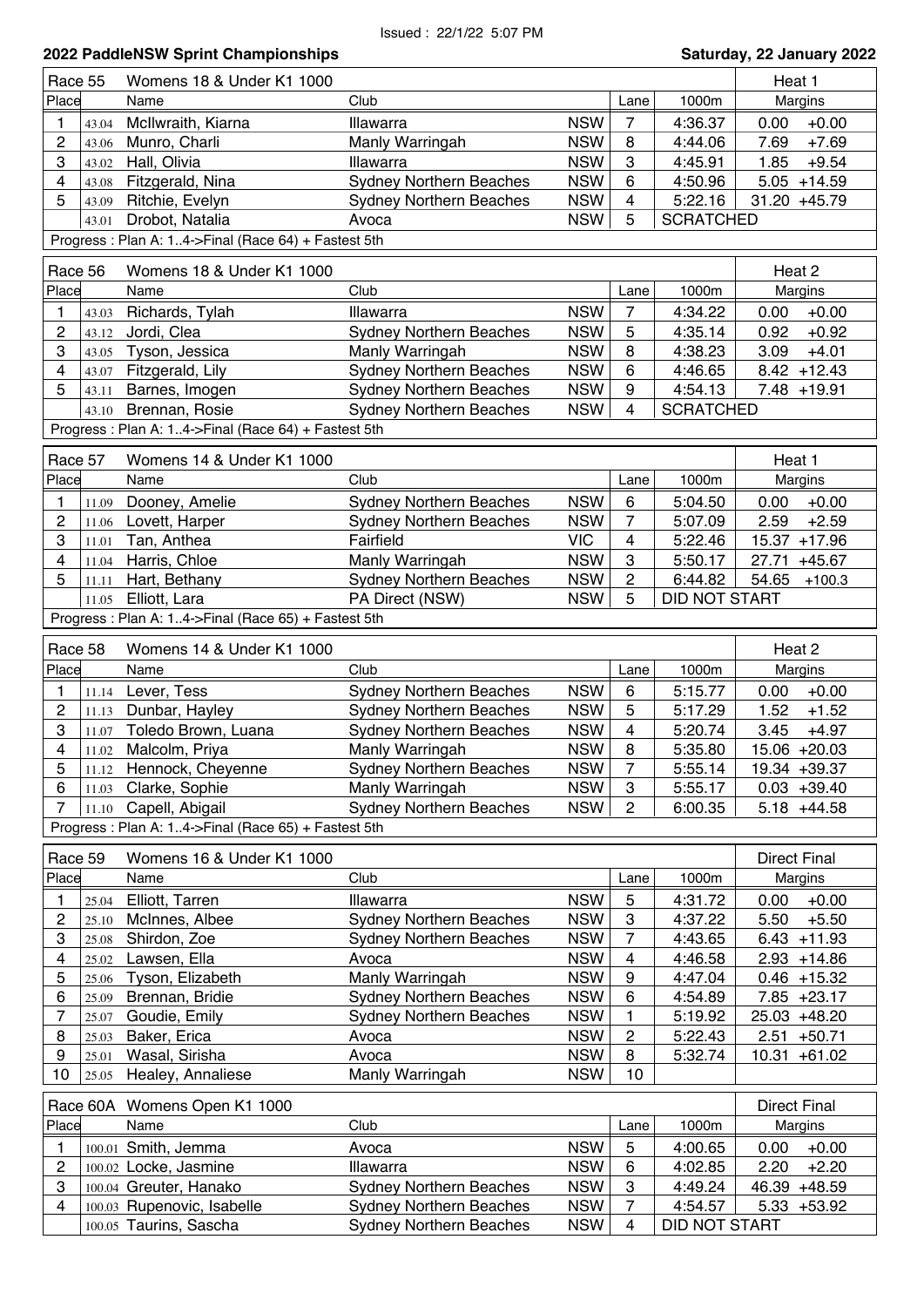Race 60B Women's Under 21 K1 1000

### CANCELLED

| Race 61                 |       | Mens 18 & Under K2 1000    |                                |            |                |                      | <b>Direct Final</b> |  |
|-------------------------|-------|----------------------------|--------------------------------|------------|----------------|----------------------|---------------------|--|
| Place                   |       | Name                       | Club                           |            | Lane           | 1000m                | Margins             |  |
|                         | 55.08 | Clues, Bailey              | <b>Sydney Northern Beaches</b> | <b>NSW</b> | 5              | 3:27.85              | 0.00<br>$+0.00$     |  |
| 1                       |       | Morris, Jake               | <b>Sydney Northern Beaches</b> | <b>NSW</b> |                |                      |                     |  |
|                         | 55.07 | Taurins, Harrison          | <b>Sydney Northern Beaches</b> | <b>NSW</b> | 6              | 3:35.88              | $+8.03$<br>8.03     |  |
| $\overline{c}$          |       | Raikuna, Lucas             | <b>Sydney Northern Beaches</b> | <b>NSW</b> |                |                      |                     |  |
|                         | 55.03 | Robinson, Guy              | Manly Warringah                | <b>NSW</b> | $\overline{4}$ | 3:39.39              | $3.51 + 11.54$      |  |
| 3                       |       | Elliott, Callum            | Illawarra                      | <b>NSW</b> |                |                      |                     |  |
|                         | 55.10 | Vesely, Ziko               | Manly Warringah                | <b>NSW</b> | $\overline{2}$ | 3:45.85              | $6.46 + 18.00$      |  |
| $\overline{\mathbf{4}}$ |       | Vesely, Carlito            | Manly Warringah                | <b>NSW</b> |                |                      |                     |  |
|                         | 55.09 | Rupenovic, Daniel          | <b>Sydney Northern Beaches</b> | <b>NSW</b> | 3              | 3:49.68              | $3.83 + 21.83$      |  |
| 5                       |       | Euers, James               | Manly Warringah                | <b>NSW</b> |                |                      |                     |  |
|                         | 55.02 | Wilson, Jacob              | <b>Sydney Northern Beaches</b> | <b>NSW</b> | $\overline{7}$ | <b>SCRATCHED</b>     |                     |  |
|                         |       | Ryce, Sean                 | <b>Sydney Northern Beaches</b> | <b>NSW</b> |                |                      |                     |  |
|                         | 55.05 | Stokes, Lachlan            | Manly Warringah                | <b>NSW</b> | 8              | <b>SCRATCHED</b>     |                     |  |
|                         |       | Scott, Ashton              | Cronulla Sutherland            | <b>NSW</b> |                |                      |                     |  |
|                         | 55.01 | Luntungan, Huxley          | Avoca                          | <b>NSW</b> | 9              | <b>SCRATCHED</b>     |                     |  |
|                         |       | Glew, Julian               | Avoca                          | <b>NSW</b> |                |                      |                     |  |
| Race 62                 |       | Mens Open K2 1000          |                                |            |                |                      | <b>Direct Final</b> |  |
| Place                   |       | Name                       | Club                           |            | Lane           | 1000m                | Margins             |  |
|                         |       | 112.05 Connolly, Bailey    | Avoca                          | <b>NSW</b> | $\overline{7}$ | 3:31.28              | $+0.00$<br>0.00     |  |
| 1                       |       | Schooley, Toby             | <b>Sydney Northern Beaches</b> | <b>NSW</b> |                |                      |                     |  |
|                         |       | 112.04 Hammond, Jakob      | PA Direct (NSW)                | <b>NSW</b> | 3              | <b>SCRATCHED</b>     |                     |  |
|                         |       | Koekemoer, Tinus           | PA Direct (NSW)                | <b>NSW</b> |                |                      |                     |  |
|                         |       | 112.02 Colos, Bruno        | Lane Cove                      | <b>NSW</b> | 4              | <b>DID NOT START</b> |                     |  |
|                         |       | Medvedyev, Dmytro          | Lane Cove                      | <b>NSW</b> |                |                      |                     |  |
|                         |       | 112.01 Armstrong, Fletcher | Avoca                          | <b>NSW</b> | 5.             | <b>DID NOT START</b> |                     |  |
|                         |       | Collins, Jackson           | Avoca                          | <b>NSW</b> |                |                      |                     |  |
|                         |       | 112.03 Vesely, Mario       | Manly Warringah                | <b>NSW</b> | 6              | <b>DID NOT START</b> |                     |  |
|                         |       | Richards, Spencer          | Manly Warringah                | <b>NSW</b> |                |                      |                     |  |
|                         |       | 112.06 Kelly, Charles      | Manly Warringah                | <b>NSW</b> | 8              | <b>SCRATCHED</b>     |                     |  |
|                         |       | Bartlem, Brandon           | Manly Warringah                | <b>NSW</b> |                |                      |                     |  |
|                         |       | 112.07 Vujanic, Vukasin    | Cronulla Sutherland            | <b>NSW</b> | 9              | <b>SCRATCHED</b>     |                     |  |
|                         |       | O'Loughlin, Mitchell       | <b>Cronulla Sutherland</b>     | <b>NSW</b> |                |                      |                     |  |
| Race 63                 |       | Mens 16 & Under K2 1000    |                                |            |                |                      | <b>Direct Final</b> |  |
| Place                   |       | Name                       | Club                           |            | Lane           | 1000m                | Margins             |  |
|                         | 37.05 | Raikuna, Alexander         | <b>Sydney Northern Beaches</b> | <b>NSW</b> | 5              | 3:43.47              | $+0.00$<br>0.00     |  |
| $\mathbf{1}$            |       | Dunbar, Michael            | <b>Sydney Northern Beaches</b> | <b>NSW</b> |                |                      |                     |  |
|                         | 37.06 | Heaton-Armstrong, Charles  | <b>Sydney Northern Beaches</b> | <b>NSW</b> | 6              | 3:49.39              | $+5.92$<br>5.92     |  |
| $\overline{c}$          |       | Sharkey, Daniel            | <b>Sydney Northern Beaches</b> | <b>NSW</b> |                |                      |                     |  |
|                         | 37.02 | Diaz, Ries                 | Manly Warringah                | <b>NSW</b> | $\overline{7}$ | 3:53.01              | $+9.54$<br>3.62     |  |
| 3                       |       | Bryant, William            | Manly Warringah                | <b>NSW</b> |                |                      |                     |  |
|                         | 37.03 | Mako, Jacob                | Manly Warringah                | <b>NSW</b> | 3              | 4:08.20              | 15.19 +24.73        |  |
| $\overline{\mathbf{4}}$ |       | Burns, Dane                | Manly Warringah                | <b>NSW</b> |                |                      |                     |  |
|                         | 37.07 | Glew, Julian               | Avoca                          | <b>NSW</b> | $\overline{2}$ | 4:17.45              | $9.25 + 33.98$      |  |
| 5                       |       | Buissink, Bradley          | <b>Patterson Lakes</b>         | <b>VIC</b> |                |                      |                     |  |
| 6                       | 37.04 | Newton, Joel               | Manly Warringah                | <b>NSW</b> | 8              | 4:24.35              | $6.90 + 40.88$      |  |
|                         |       | Euers, Harry               | Manly Warringah                | <b>NSW</b> |                |                      |                     |  |
|                         | 37.01 | Burke, Kynan               | Illawarra                      | <b>NSW</b> | 4              | DID NOT START        |                     |  |
|                         |       | Dean, Austin               | Illawarra                      | <b>NSW</b> |                |                      |                     |  |
|                         |       |                            |                                |            |                |                      |                     |  |